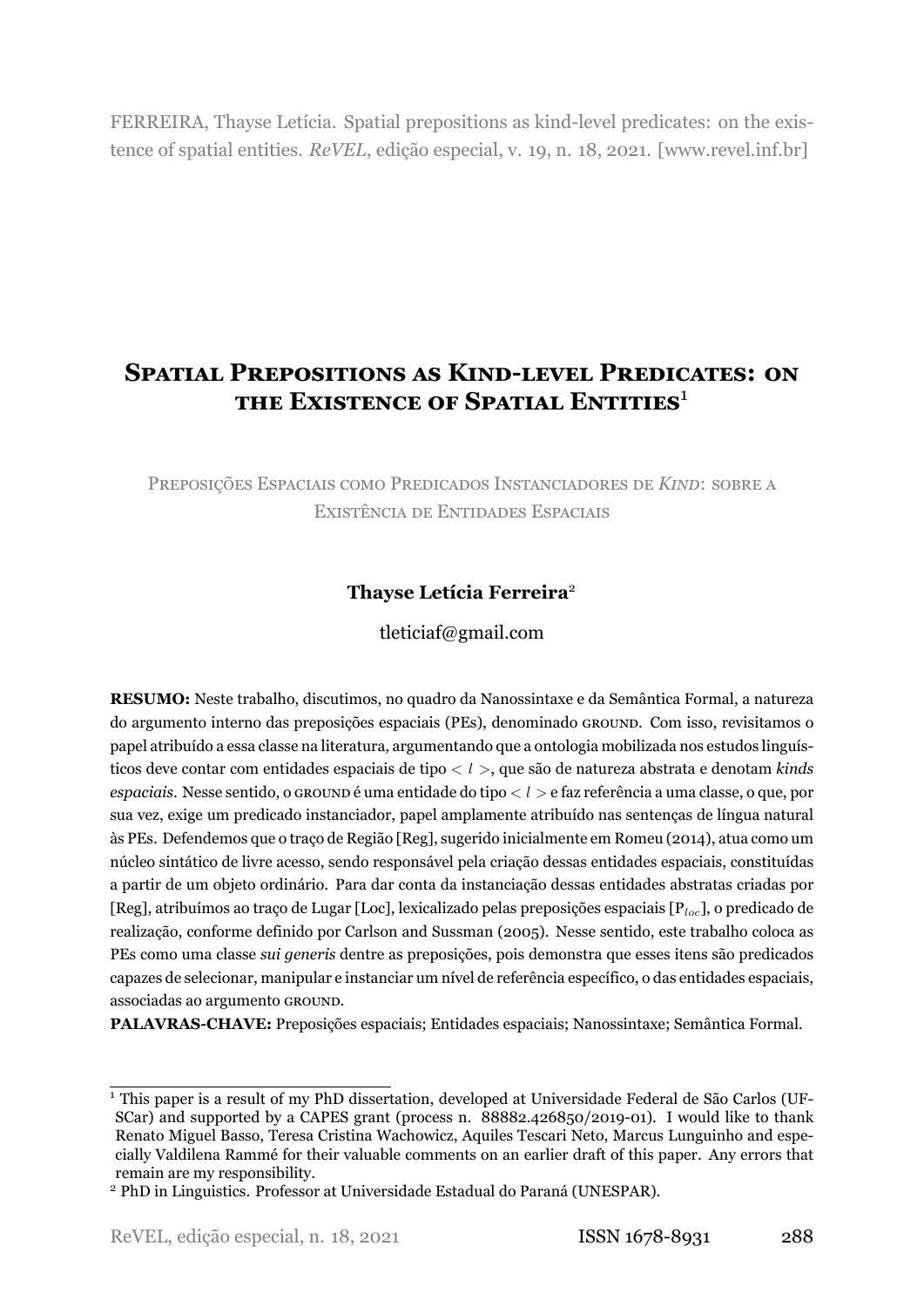**ABSTRACT:** In this paper, I discuss the nature of the internal argument of spatial prepositions (SPs), namely GROUND, within the framework of Nanosyntax and Formal Semantics. I revisit the role attributed to this class in the literature, arguing that the ontology mobilized in linguistic studies must rely on spatial entities of the type *< l >*, which are abstract in nature and denote *spatial kinds*. In this line, the GROUND argument denotes an entity of the type  $< l >$  and makes reference to a class, which, in turn, requires an instantiating predicate, a role widely attributed in natural language sentences to SPs. I argue that the Region feature [Reg], suggested initially by [Romeu](#page-34-0) [\(2014\)](#page-34-0), acts as a free access syntactic head, being responsible for the creation of these spatial entities, constituted from an ordinary object. To account for the instantiation of these abstract entities created by [Reg], we can assign the realization predicate, as defined by [Carlson and Sussman](#page-33-0) ([2005\)](#page-33-0), to the feature [Loc], lexicalized by the spatial prepositions [*Ploc*]. In this sense, this work places spatial prepositions as a *sui generis* class among the prepositions, as it demonstrates that these items are predicates capable of selecting, manipulating and instantiating a specific reference level, that of spatial entities, associated with the GROUND argument. **KEYWORDS:** Spatial Prepositions; Spatial entities; Nanosyntax; Formal Semantics.

## **INTRODUCTION**

Prepositions have been one of the greatest research topics in formal linguistics in the last two decades, given the amount of widely circulated papers and textbooks dedicated to this grammatical class (e.g. [Svenonius](#page-34-1), [2006](#page-34-1); [2010](#page-34-2); Asbury et al., [2008;](#page-32-0) Cinque & Rizzi, [2010;](#page-33-1) [Pantcheva](#page-34-3), [2011](#page-34-3); Garzonio & Rossi, [2020](#page-33-2)). In this paper, I intend to contribute to this topic by investigating spatial prepositions (SPs) in a syntactic-semantic framework, focusing on the internal argument of this type of predicate. I argue that spatial prepositions are a *sui generis* type within the class of prepositions, as they are capable of manipulating a specific reference level of spatial entities, associated with their internal argument.

In the literature, it is assumed that spatial prepositions are relational predicates, which convey a location between two entities, named FIGURE and GROUND([Talmy](#page-34-4), [2000](#page-34-4)). Roughly, when referring to objects in the world, we can either identify or locate these objects (Jackendoff, [1983](#page-33-3), p. 50), and when we employ the second operation, we associate an individual to a space. In this sense, spatial prepositions would relate entities of different natures: from the domain of individuals (FIGURE) and from the spatial domain (GROUND). In the sentences below, in (1a) the FIGURE "Ana", which refers to an individual, is located in the space that configures the GROUND "the hospital", a region; in (1b), the FIGURE "Pedro", also an individual, is moving towards the region-GROUND "the hospital". In (1b), the region that "the hospital" occupies is interpreted as the target or goal-place of the movement event, because the event involves a path. Semantically, the notion of region to which we associate the GROUND is treated as referring to a set of unstructured spatial points (cf. Ferreira [2021](#page-33-4)).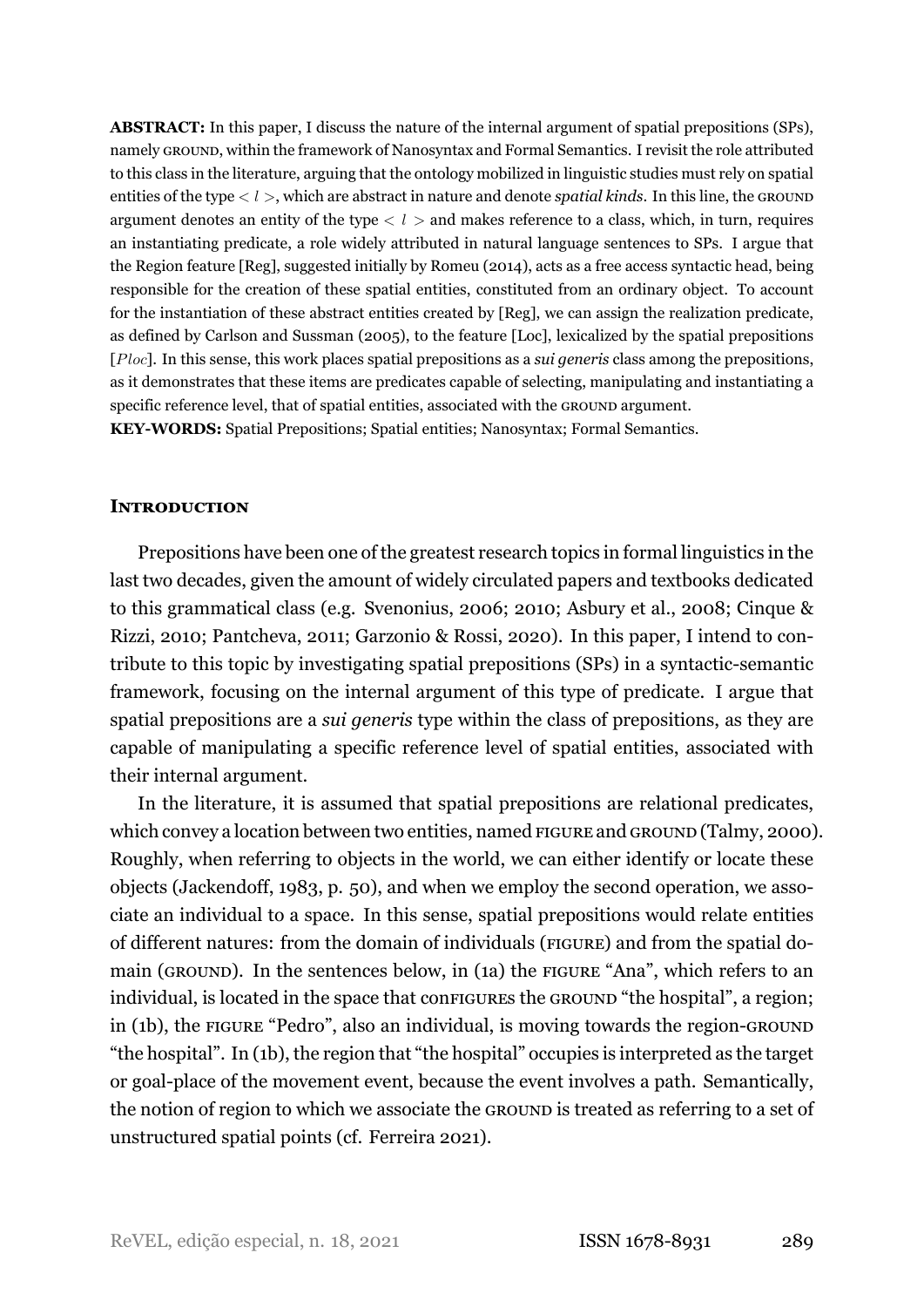- (1) a. Ana está no hospital. 'Ana is at the hospital'
	- b. Pedro correu para o hospital. 'Pedro ran to the hospital'

In the cartographic research tradition, although much has been discussed about the syntax involved in the composition of a spatial PP (Cinque & Rizzi, [2010;](#page-33-1) Svenonius, [2006,](#page-34-1) [2010;](#page-34-2) Pantcheva, [2011;](#page-34-3) Terzi, [2017\)](#page-34-5), very little is said about the semantics as-sociated with the syntactic heads mobilized to convey a place relationship<sup>[3](#page-2-0)</sup>. While it is emphasized that the GROUND on which the FIGURE is located is a space, from the point of view of linguistic composition, this internal argument of the preposition is treated as referring to an ordinary individual (an entity of type <e>), not to the spatial domain (composed of entities of type <l>). This fact can be observed, for example, in the structure below, from Koopman [\(2000](#page-33-5)), in which there is nothing that guarantees an interpretation of space for GROUND. As this argument is associated with a DP, its reference is necessarily an individual of type <e> (Partee [1986\)](#page-34-6).



Figure 1: Koopman's spatial hierarchy (2000) and the GROUND as a DP*<e>*

This mismatch between what has been proposed for the syntax of spatial prepositions and the research on semantics of these items does not appear without consequences. One of them is the fact that we can be led to propose the existence of certain heads for the PP architecture that actually belong to another domain. This is the case of the "axial part" feature, first suggested by [Jackendoff](#page-33-6) ([1996](#page-33-6)) and incorporated into the syntax by [Svenonius](#page-34-1) [\(2006](#page-34-1)).

According to Jackendoff (1996, p. 14-24), there are, in natural languages, a series of items specialized in indicating the projection of axes departing from a given object to the space that surrounds it. In this sense, the head of prepositional phrases like 'in

<span id="page-2-0"></span><sup>&</sup>lt;sup>3</sup> It is important to highlight that only three semantic studies have been widely used and discussed in the research of spatial prepositions: [Jackendoff](#page-33-3) [\(1983\)](#page-33-3), [Wunderlich](#page-35-0) ([1991](#page-35-0)) and Zwarts & Winter [2000.](#page-35-1)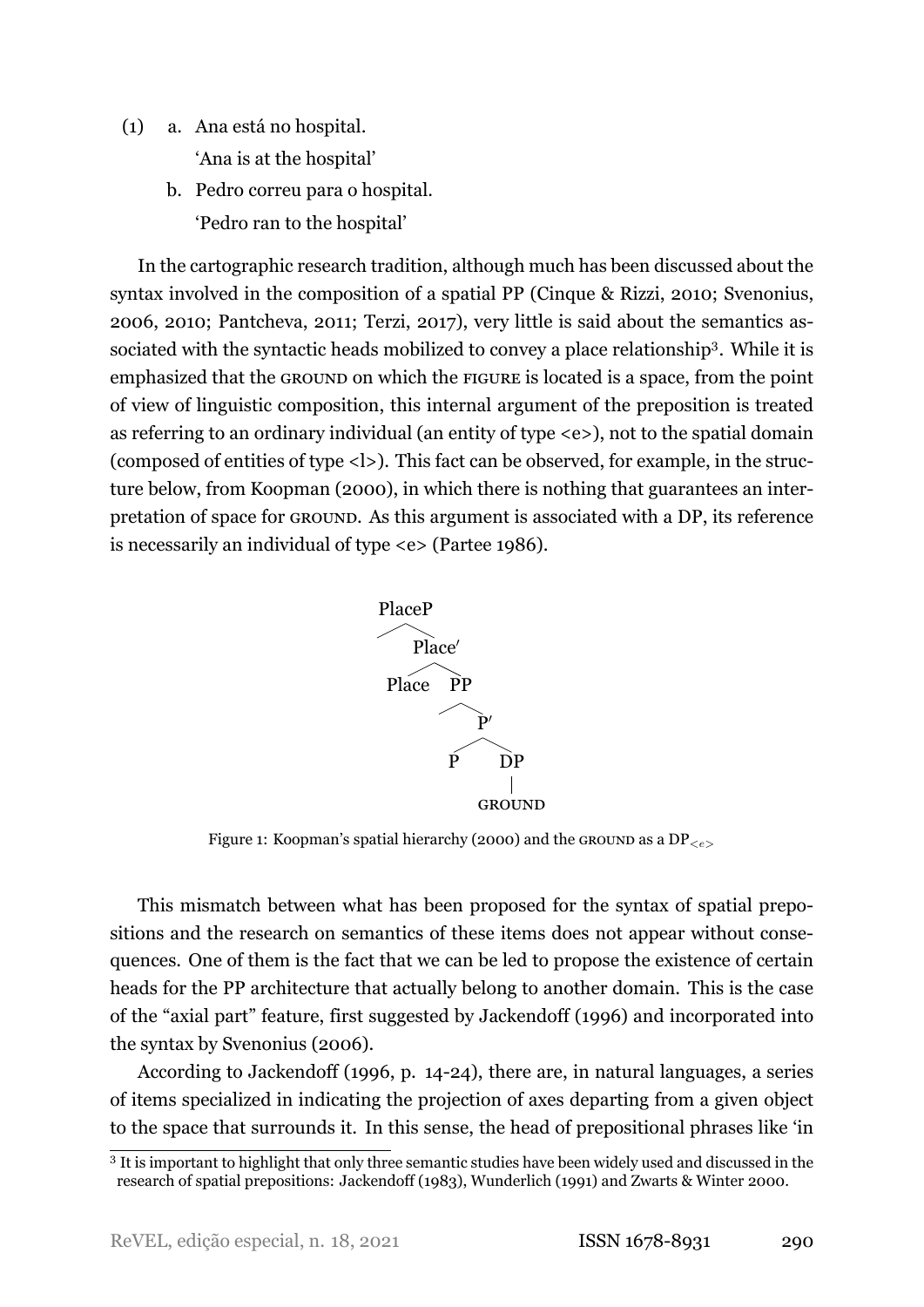front of' or 'next to' and certain dimensional adjectives, such as 'high' and 'wide', are axial items, because they refer to the projection of an axis in space. When we consider only the class of prepositions, in general the so-called prepositional phrases contain an axial part, conveyed by items such as 'topo' in Brazilian Portuguese, 'front', in English, and 'taxat' ('under'), in Hebrew. In common, these elements indicate the projection of a spatial region from an axis, as opposed to indicating a part of an object identified from that axis. That is, the phrase 'front of' in 'the front of the house' can either be interpreted as "the front wall of the house", when it is an object, or it can refer to a place identified "in front of the house", where the relevant interpretation is not the object, but the region.

Assuming, then, the existence of "axial parts" as elements that can have spatial reference, in addition to the object interpretation, Svenonius (2006) argues that lexemes as 'front', in the spatial PP 'in front of', exhibit neither nominal nor prepositional behavior, so they would lexicalize a functional special feature called "axial part" ([AxPart]), responsible for its hybrid nature. This feature would prohibit, for example, modification for axial items interpreted as a space([2a\)](#page-3-0), as well as it restricts the possibility of determination for the class([2c\)](#page-3-1).

<span id="page-3-0"></span>(2) a.  $*$ There was a kangaroo in smashed-up front of the car.

\*Tinha um canguru em frente amassada do carro.

- b. There was a kangaroo in the smashed-up front of the car. ??Tinha um canguru na frente amassada do carro.
- <span id="page-3-1"></span>c. \*O canguru está no trás na casa.

The kangaroo is in the back in the house

This proposal, widely accepted in the literature, cannot be sustained when we look closely at the semantics of axial parts. According to Matushansky and Zwarts([2019\)](#page-34-7), Basso and Ferreira [\(2020](#page-33-7)) and Ferreira [\(2021\)](#page-33-4), axial terms are actually weak definites, that is, items like 'front', 'behind' and 'side' have a peculiar behavior not because they lexicalize a specific functional head, but because they are definite nouns with particular characteristics, such as numerous modification restrictions ('Ana camped in the middle of the rainforest' vs. "\*the kangaroo is in the smashed-up front of the car') and enriched meaning, characteristic of nominal elements (cf. Carlson & Sussman, [2005](#page-33-0)).

Considering this type of problem, this work aims to fill the gap between the study of the syntax and the semantics of spatial prepositions, contributing with a theoretical discussion about the nature of the GROUND argument and the role of spatial prepositions in sentences. Our proposal is that GROUND should be interpreted as a spatial entity of a particular type, a *spatial kind*. The idea is that the DP 'the market' in a sentence like (3) below does not refer to an ordinary object (of type <e>), i.e. a particular commercial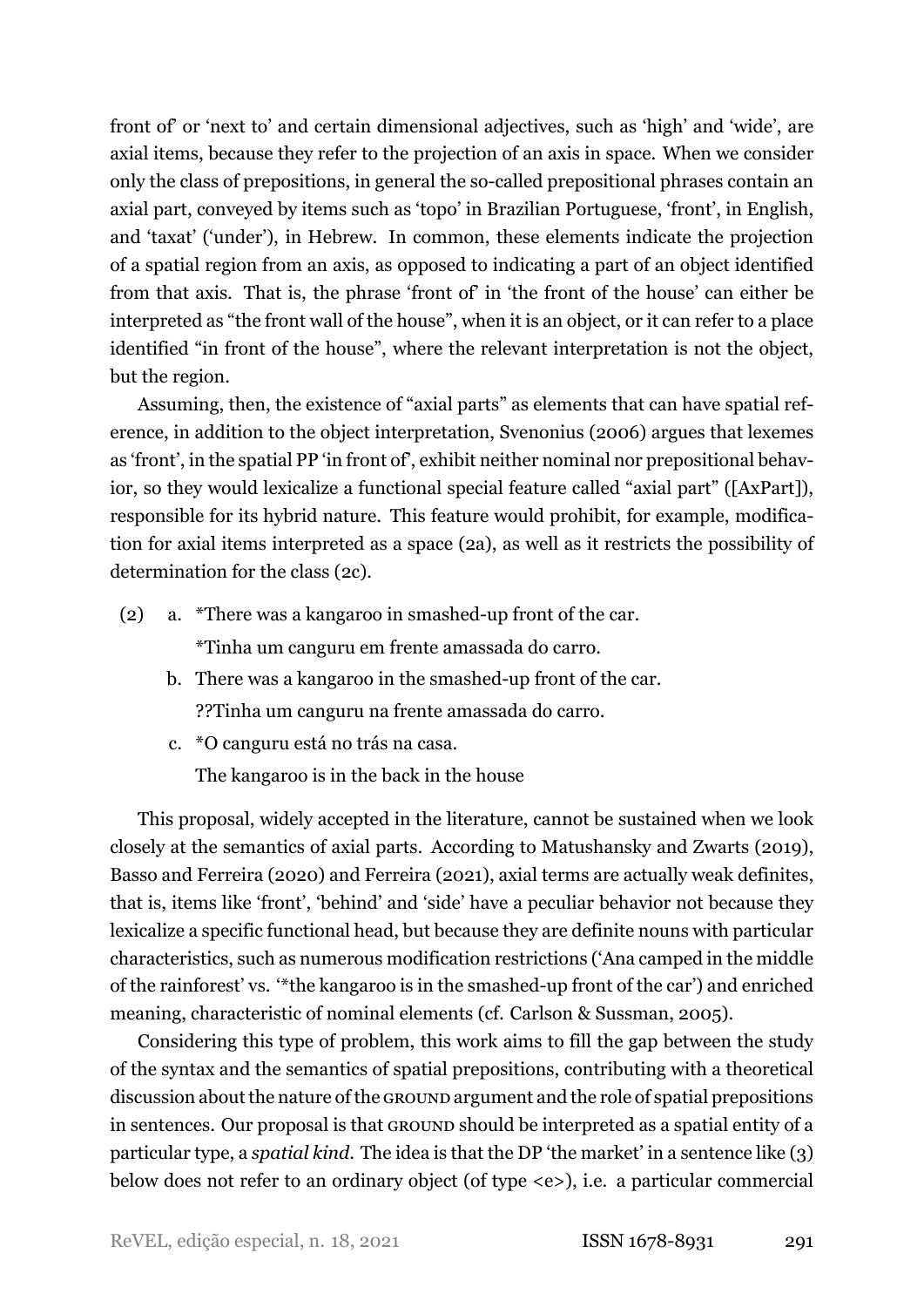facility, but to an entity from an abstract level of reference, namely, the region that this type of structure can occupy (of type <l>). This accounts for the intuition present in the literature that spatial prepositions relate an individual (FIGURE) to a space (GROUND).

(3) Ana está no mercado. Ana is in the market.

As it is recognized since Carlson (1997), elements that refer to a kind require a predicate able to realize them, providing an exemplar of the species (Carlson & Sussman, [2005;](#page-33-0) Aguilar-Guevara, [2014\)](#page-32-1). This is needed because in each sentence of natural languages we are dealing with a particular individual of the species and not with the class as a whole, thus spatial arguments, by denoting a kind, would require a predicate that is able to instantiate them. Because of this, spatial sentences built without prepositions are ungrammatical: as there is no predicate capable of performing the GROUND argu-ment, derivation clashes, as the ill-formed sentences below illustrates<sup>[4](#page-4-0)</sup>.

- (4) a. \*Ana está casa.
	- '\*Ana is in/inside house'
	- b. \*Pedro escreveu o envelope. '??Pedro wrote the envelope'
	- c. \*O gato está baixo da mesa. '\*The cat is bottom the table'

In order to argue that the internal argument of a spatial preposition (GROUND) refers to the spatial domain and to justify the realization function attributed to the preposition, this work relies on the theoretical framework of Nanosyntax and Formal Semantics. This association is justified insofar as, concerning the internal argument of a spatial preposition, we need to address a question raised by Vandeloise (2006) about our way of referring to objects in the world and the space that these objects occupy. According to the author, it is a rather complicated task to separate in natural languages what refers to a material entity from what refers to a spatial entity [\(Vandeloise](#page-34-8), [2006](#page-34-8)), since, in our ordinary speech, we are constantly alternating between these two interpretations.

This reference floating can be observed in the examples below: in([5a](#page-5-0)) the DP 'the office' refers to an entity of type <e>, as it is nothing more than a material/ordinary object; in [\(5b](#page-5-1)), on the other hand, the same DP 'the office' refers not to an object, but to a space delineated from that object, being, therefore, of type <l>. According to our

<span id="page-4-0"></span><sup>4</sup> Note the contrast between (3a) "\*Pedro went with the market" and "Pedro went to/in the market". In the first sentence, there is a non-spatial preposition, so there is no element in the structure that is able to manipulate and instantiate the spatial entity, which makes it ungrammatical; in "Pedro went to/in the market", on the other hand, we have a spatial preposition, so the GROUND – the spatial entity  $-$  is instantiated and the sentence is well-formed.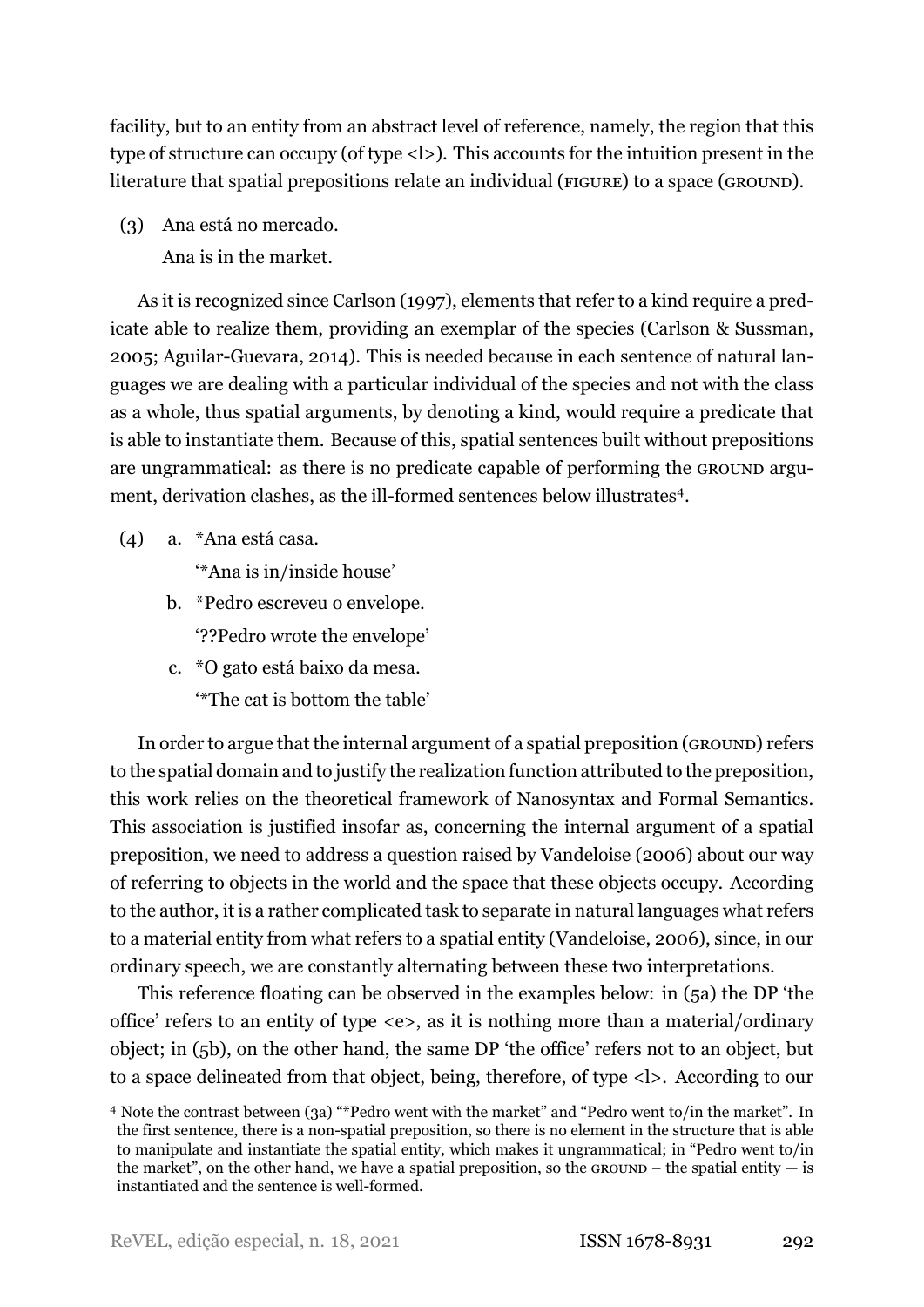proposal, the fact that 'the office' in [\(5b](#page-5-1)) has a spatial reference requires the presence of the preposition, a dispensable predicate in([5a](#page-5-0)), when the reference is at the individual level.

- <span id="page-5-1"></span><span id="page-5-0"></span>(5) a. Ana viu o escritório. 'Ana saw the office'
	- b. Ana está no escritório. 'Ana is in the office'

By connecting the lambda representation employed by Formal Semantics to the assumptions and articulated hierarchies of Nanosyntax, we believe that it is possible to account for this reference floating in a natural way, as the system allows for a strictly compositional interpretation. In a Montaguean spirit, we hope to demonstrate how important it is to work with an interpretable formal system and not just with a syntactic computation isolated from semantic interpretation and *vice-versa*. In this context, we suggest that the interpretation of the space occupied by objetcs is associated with an independent syntactic head, a free access operator named Region ([Reg]), initially suggested by [Romeu](#page-34-0) ([2014\)](#page-34-0). This feature is, in our proposal, a nominal modifier that acts as a type-shifter, taking the individual  $\langle e \rangle$  as its argument and returning, as a result, the space that this individual occupies <l>. [Reg] would therefore be located right above the DP that serves as the basis for GROUND, below the PP architecture.

With this assumption, we avoid, for instance, assuming something like homophony for two items that are definetly related: the object and the space it occupies. In other words, there are no two nouns 'house' or 'hospital' in natural languages, there is a single lexeme, referring to an individual, which can be converted into the space the individual occupies by means of a free access operator. Whenever speakers wish to mobilize a space in linguistic construction, [Reg] is constructed in syntax and provides a space from an ordinary object. This space, in turn, is associated with an entity of abstract nature, being a *spatial kind*. As it is a kind, I propose that it is the role of the preposition to select and realize the spatial entity, making it compatible with the subsequent derivation.

The realization (instantiation) of the spatial argument is also associated with a specific syntactic head, called "Place" [Loc]. Since [Jackendoff](#page-33-3) ([1983\)](#page-33-3), it is assumed that spatial prepositions are constructed based on a locative notion. In this work, what we do is give another role to this locative notion present in the preposition: [Loc] selects as its internal argument a spatial entity and provides a realization of the kind to which this entity refers. Spatial prepositions, then, whether denote a place or a path, lexicalize a structure minimally composed of [LocP [PP]], which must be constructed as a complex specifier to the left of the nominal portion of the sentence that holds the spatial argument.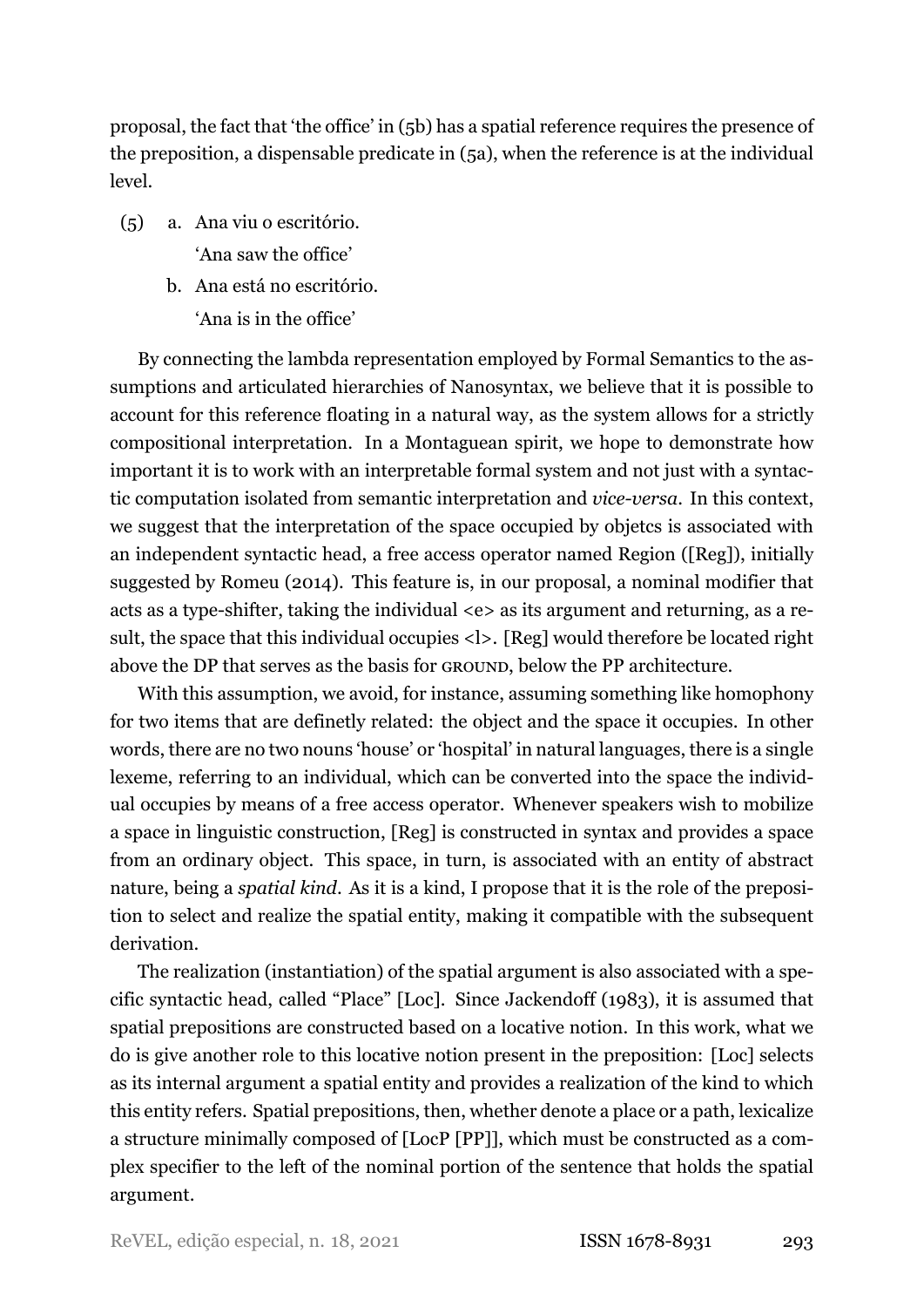Given this framework, in order to argue for the need to assume spatial entities in our ontology, let us demonstrate that these entities are of a more abstract level of reference (kind) and, therefore, require a predicate that instantiates them, role largely attributed to spatial prepositions. The text is organized as follows: in Section [1](#page-6-0), we see linguistic arguments to assume the existence of spatial entities in our ontology. In Section [2,](#page-10-0) I briefly explore the behavior of these spatial entities in comparison to weak definites, which, in the proposal of [Aguilar Guevara and Zwarts](#page-32-2) ([2013\)](#page-32-2), denote kinds. Next, in Section [3,](#page-19-0) I deal with the syntactic architecture that has been proposed for spatial prepositions in Nanosyntax and discuss the presence of the Region feature [Reg], providing, in Section [4,](#page-25-0) an adequate semantic interpretation for this feature, as well as for the other heads that constitute the architecture of spatial prepositions, such as [Loc]. Finally, in the Conclusion, I present the final considerations, pointing out its advantages and limitations.

The main contribution of this paper lies in the change of perspective regarding the nature of the GROUND argument and, consequently, regarding the role of the preposition in the structure. By assuming the existence of spatial entities, spatial prepositions can no longer be treated as simple relational predicates, as they are capable of handling an abstract and more specific level of reference than other items of the prepositional class. This new perspective is promising because it allows us to explain a number of unrelated facts, such as the requirement of a preposition for the good formation of certain sentences and the peculiar behavior that a certain class of definite nouns exhibits. This discussion is only possible because syntax and semantics are computed *pari passu*, a process that, in a sense, suggests that the principle *Semantics all the way down* should be incorporated into the model, so that we can provide more fine-grained analysis of many phenomena observed in natural languages. Although this work discusses a series of theoretical concerns about the syntax-semantic interface, at the end, the results presented here are only a small contribution to the understanding of this great puzzle that spatial prepositions represent.

# <span id="page-6-0"></span>**1 ON THE EXISTENCE OF SPATIAL ENTITIES: DISCUSSING THE NATURE OF THE GROUND ARGUMENT**

Assuming that "space" is part of our ontology does not mean taking a radical position. In [Link](#page-33-8) [\(1998,](#page-33-8) p. 201), for example, space appears as a class of objects in the construction of the model, represented by H, the domain of spatial regions architected as a complete semi-lattice<sup>[5](#page-6-1)</sup>. Also in Kaplan (1989), the notion of place is incorporated as one of the context variables, and, in Jackendoff (1983), Place appears as one of the

<span id="page-6-1"></span><sup>5</sup> A lattice is a set with a particular ordering, therefore a partially ordered set. In this case, the lattice is complete because every subset  $X \subseteq L$  admits an infinitesimal and supreme element in L.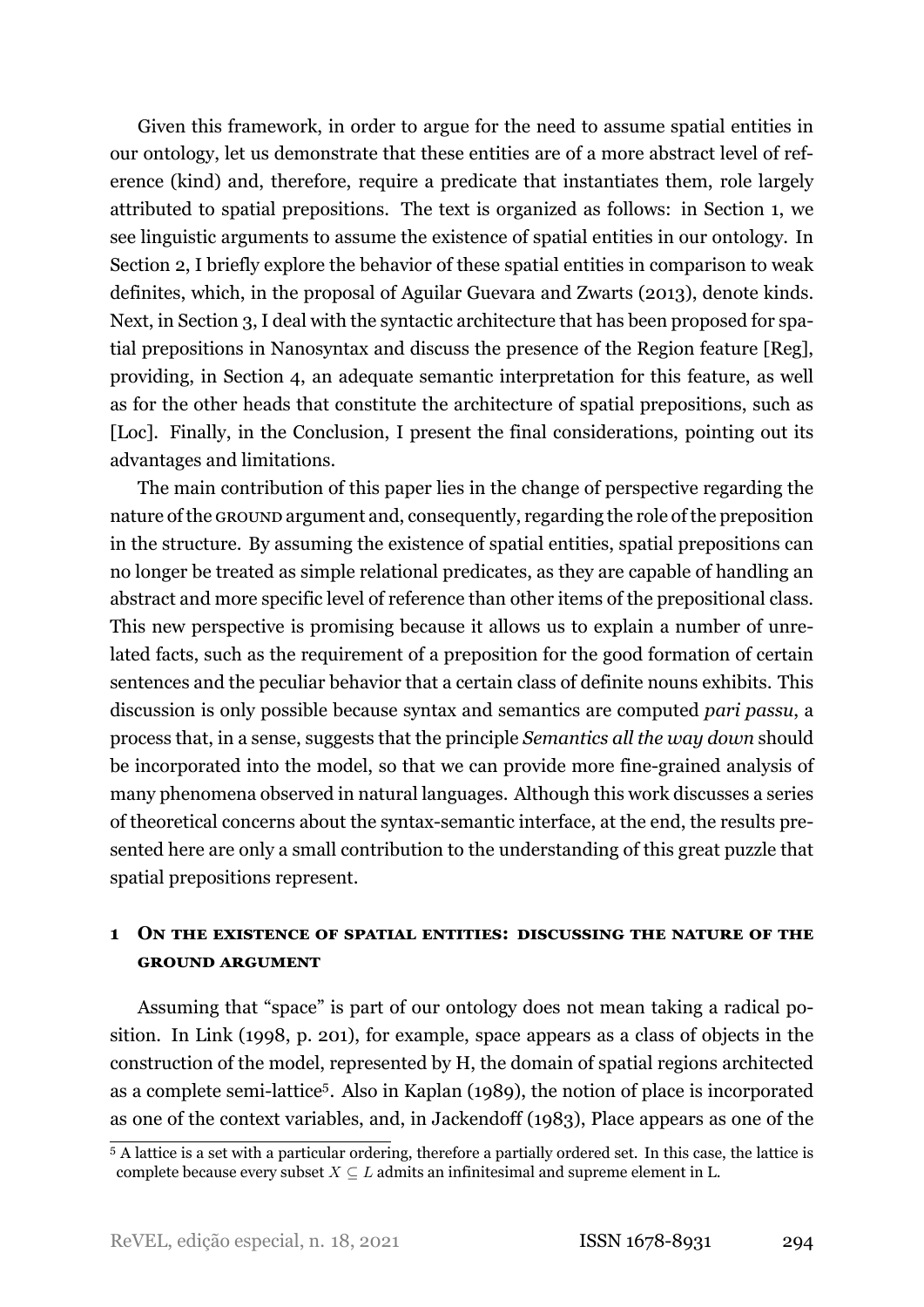relevant ontological categories in linguistic construction. In this section, we will present arguments that support the existence of spatial entities; first, however, we must clarify what is meant by "spatial entity".

In literature, any entity that can be independently perceived in the world is understood as a material entity. Material entities are concrete objects that, hypothetically, occupy a place in space (cf. Casati & Varzi, [1997](#page-33-9); Link, 1998; Vandeloise, 2007); when we deal, then, with the space that these material entities (objects) occupy, we have a spatial entity, which is nothing more than the place/space occupied by concrete entities in the world. Syntactically, I suggest that it is at the height of the head [Reg], as discussed in Section [3,](#page-19-0) that we obtain these spatial entities.

According to Jackendoff (1983, p. 50), a spatial PP like 'on the table' contains as part of its internal structure an object characterized as 'the table'. However, a place is simply not the same thing as a material object. For the author, each of these entities must receive its own ontological status, otherwise the contrast between sentences in [\(6\)](#page-7-0) would not exist.

<span id="page-7-0"></span>(6) a. Aqui está seu casaco e lá está seu chapéu.

'Here is your coat and there is your hat'

b. Este é seu casaco e aquele é seu chapéu. 'This is your coat and that is your hat'

When we say 'here' and 'there' we are **locating** objects in the world, while when we say 'this is x' and 'that is y' we are **identifying** objects in the world, two different operations related to existence of also distinct entities. With this distinction in mind, the central argument to defend the existence of spatial entities is the fact that spatial deictic terms can, for this very reason, retrieve an antecedent that refers to a space, but not an antecedent whose denotation is in the domain of individuals (a material object), as the sentences in (8) illustrate<sup>[6](#page-7-1)</sup>.

- (7) a. O cachorro correu **aqui**, dá pra ver que tá tudo destruído. 'The dog ran **here**, you can see that everything is destroyed'
	- b. Joana andava **ali** quando era criança. 'Joana used to walk **there** when she was a child'
- (8) a. Pedro foi na farmácia*<sup>i</sup>* , **\*ela***i***/lá***<sup>i</sup>* não tinha o remédio que ele queria. 'Pedro went to the drugstore, \*it/there wasn't the medicine he wanted'

<span id="page-7-1"></span><sup>&</sup>lt;sup>6</sup> Note that this test also captures the fact that certain abstract terms, taken as spatial, do not denote in space, such as 'cold' in "Pedro got into a cold/in a trap", as these elements cannot be recovered by a spatial deitic term: "Pedro got into a cold, \*there he had a problem".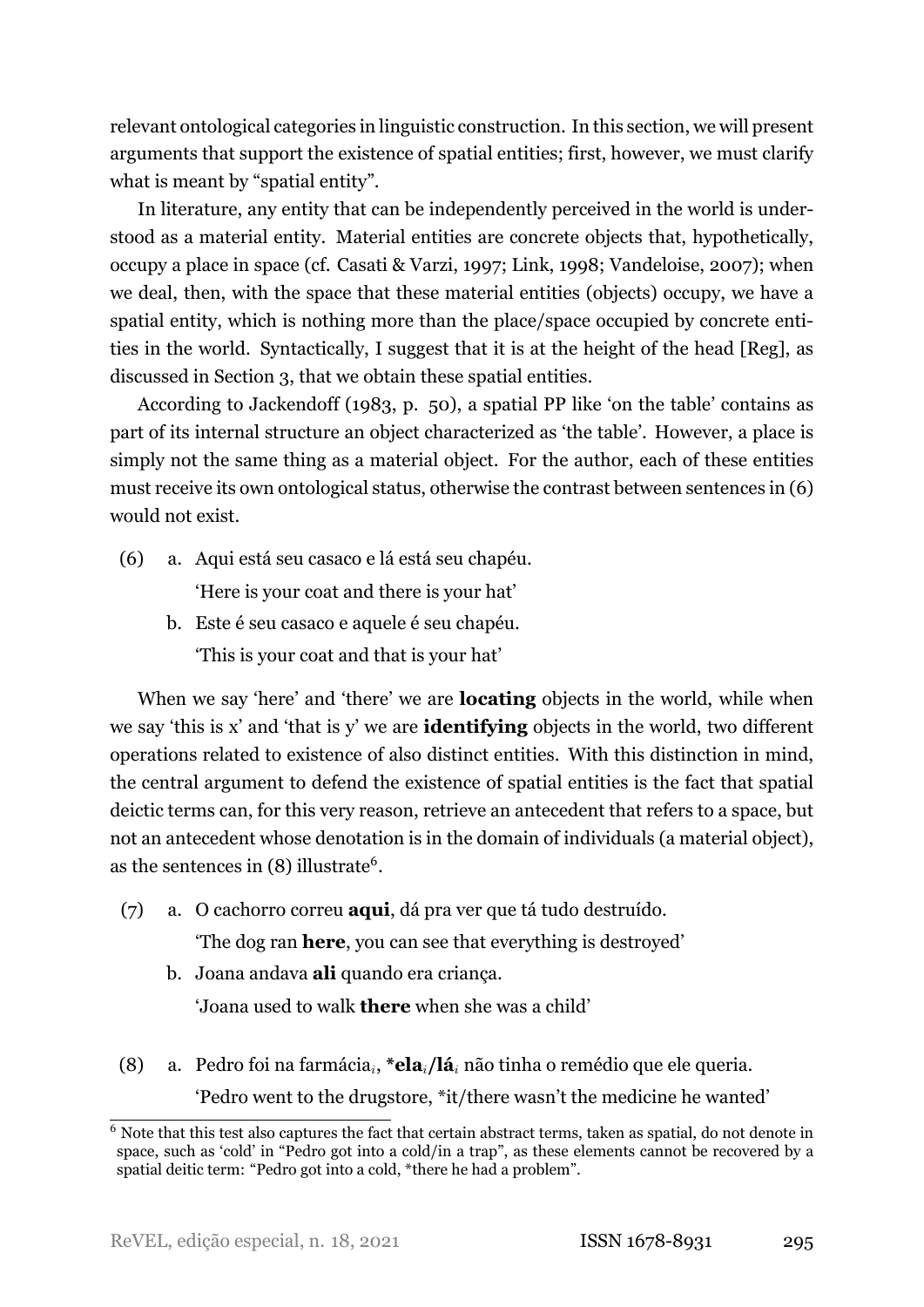- <span id="page-8-0"></span>b. Maria comprou uma casa*<sup>i</sup>* , **ela***i***/\*lá***<sup>i</sup>* tem a fachada azul. 'Maria bought a house, it/??there has a blue facade.'
- c. Maria está na casa nova*<sup>i</sup>* , **ela***i***/lá***<sup>i</sup>* tem quatro quartos. 'Maria is at the new house, it/the place has four bedrooms'

It should be noted that the ungrammaticality observed in([8b\)](#page-8-0) does not depend on the distance value of the deictic. The incompatibility of 'lá' (or 'ali') as an anaphora for the DP 'the house' derives from the fact that this phrase is an object and therefore denotes an individual. Spatial deictic expressions, therefore, can only take as antecedent a DP that makes reference to a space and this seems to be a strong argument for assuming spatial entities in our ontology<sup> $7$ </sup> as it seems to be valid crosslinguistically, as illustrated below with an example from Spanish and another one from German.

- <span id="page-8-2"></span>(9) a. Juan está en su casa *→* Juan está ahí.
	- b. João está em casa *→* João está lá.
	- c. Juan piensa em su casa *→* \*Juan piensa ahí.
	- d. João pensa em sua casa *→* \*João pensa lá.
- <span id="page-8-3"></span>(10) a. Hanna ist Hanna be.3SG.PRES in POSS.DAT house in ihrem Haus *→* Hanna ist Hanna be.3SG.PRES **there da** "Hanna is at her house" *→* "Hanna is there"
	- b. Hanna hat Hanna have.AUX.3SG.PRES POSS house see.PRF ihr Haus gesehen *→* \*Hanna \*Hanna hat have.AUX.3SG.PRES **there** see.PRF **da** gesehen. "Hanna saw her house" *→* "\*Hanna saw there"

In addition to spatial deixis, the existence of "space" as a category in our ontology also allows the formation of wh-questions, with an item specialized in this concept. In Brazilian Portuguese we have 'onde', whereas 'where' appears as the specialized spatial item in English, 'wo' in German, 'donde' in Spanish, 'hvor' in Danish and Norwegian, and so on. The point is that, as far as we know, any natural language has a *spatial wh item*.

(11) a. Joana caiu **onde**?

'Where did Joana fall?'

b. **Onde** a Maria deixou o documento? 'Where Maria left the document?'

<span id="page-8-1"></span><sup>7</sup> In Kaplanian theory, indexical terms are, by definition, not anaphoric, so we avoid using 'aqui'/'here' (a notably indexical item) in the examples above.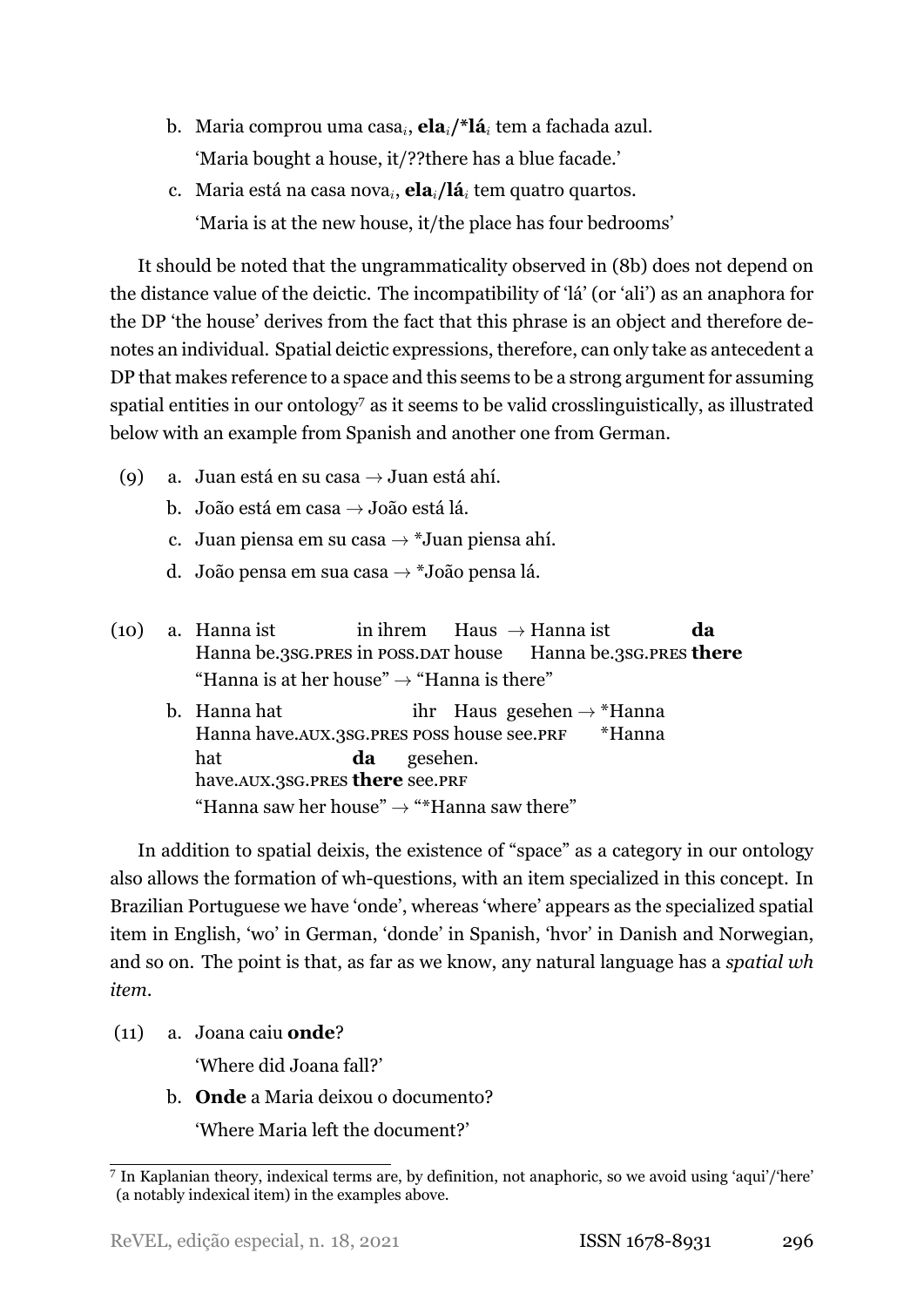- (12) a. **Where** did Mary go? 'Onde a Mary foi?'
	- b. **Wo where** have.AUX.3SG.PRES Marie DEF.F cat hat Marie die Katze gehen lassen? go.INF deixar.INF 'Where did Marie let the cat go?'

It should be noted that the "wh-question argument" was first presented by Jackendoff (1983, p. 53). In this book, which is a major reference for any study on the semantics of space, the author also discusses the fact that spatial entities can also be quantified, which generates, for example, 'somewhere' in English, 'irgendwo' in German and 'algum lugar' in BP. In the sentences below, we offer some examples of spatial quantification, to make the phenomenon clearer.

- (13) a. Ana foi em **algum lugar** que a Maria visitou. 'Ana went somewhere that Maria visited'
	- b. Pedro viajou para **todas as cidades** em que Ana morou. 'Pedro traveled to all the cities where Ana lived'
	- c. I've been **everywhere**.

'eu estive em toda parte'

A third linguistic evidence that we have nouns denoting in the spatial domain and not referring to <e> comes from German. There are, in this language, two classes of relative pronouns, the w-pronouns, such as 'was' ('that'), 'womit' ('with what'), 'wovon'  $('than')$ , and the d-pronouns, such as 'die', 'der', 'das', which display syncretism with feminine, masculine and neuter determinants, respectively. The d-pronouns are associated with the class of individuals, while the w-pronouns are associated with a notion of space. In the examples below, adapted from Moltmann([2013](#page-34-9), p. 8), we note that a d-pronoun cannot be linked to the name that precedes it, because nouns like 'Munich' and 'Italy' do not refer necessarily to an individual, but can also refer to a place, and therefore only w-pronouns can be used in this context.

- (14) a. München, **was/\*das** ich sehr gut kenne. Munique that 1SG very well know.1SG.PRES 'Munich, which I know very well'
	- b. Ich liebe 1SG love.1SG.PRES Italy Italien, **was/\*das** dir that 3SG.DAT also ja auch gut gefällt. well please.3SG.PRES 'I love Italy, which also pleases you'

A fourth linguistic evidence for arguing that we need to incorporate spatial entities in our ontology is related to the verbal domain. In addition to the distinction in the pronominal domain, certain languages also present different strategies regarding the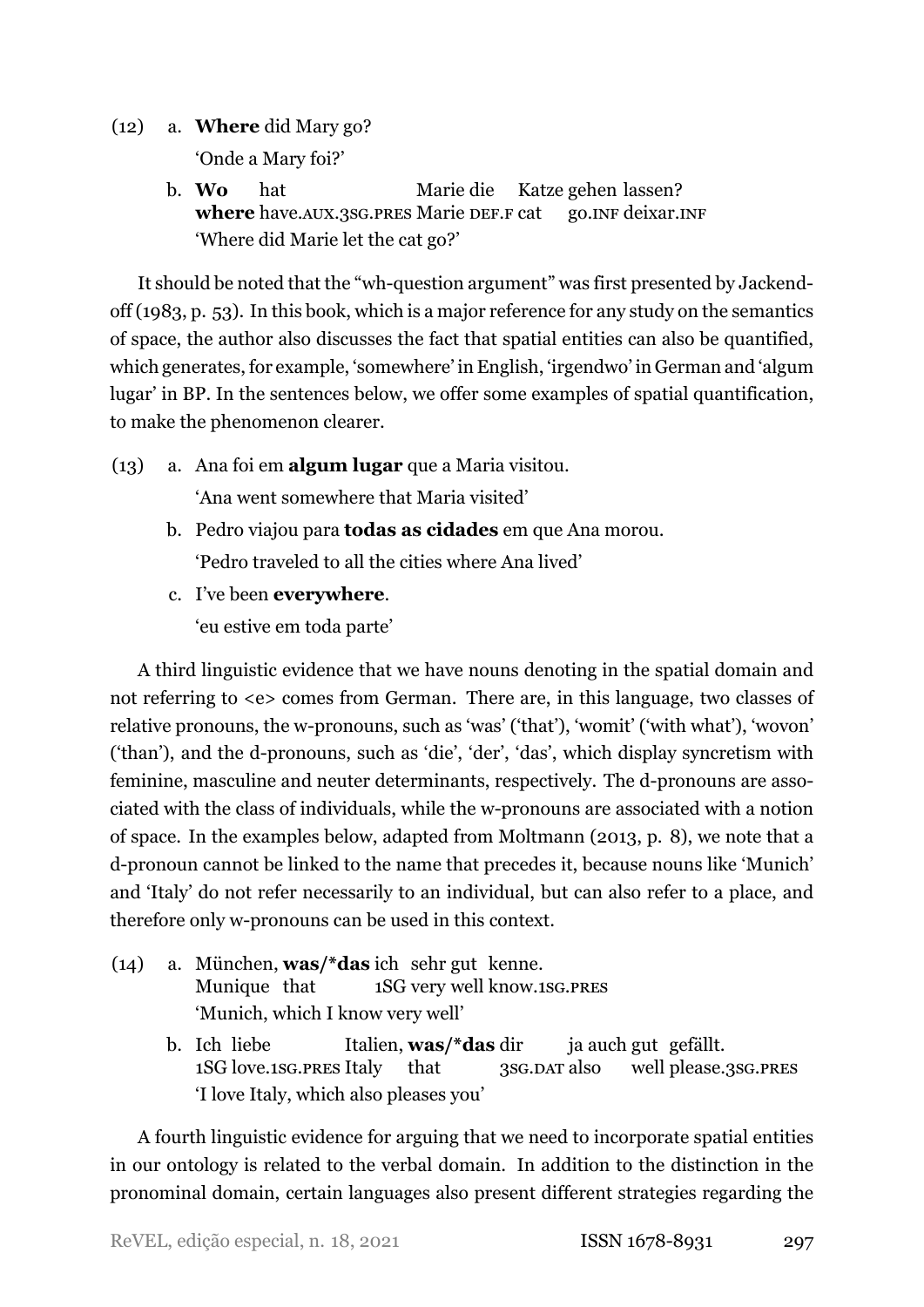copula mobilized for predication about an ordinary individual and the space this individual occupies. According to Welmers [\(1973,](#page-34-10) p. 311), this is the case of Igbo, which employs the copula /-bt/ for sentences expressing identity, and the copulas /-dl/ and /-n $\odot$ / for location sentences of inanimate and animate entities, respectively. Among  $\frac{1}{2}$ Romance languages, this is a very clear strategy in Portuguese and Spanish, which employ the copula 'estar' instead of 'ser' with location expressions. This fact is illustrated in [\(15\)](#page-10-1) below, in which we also present a data from a typologically unrelated language regarding Romance, notably Mandarin, taken from Li and Thompson [\(1977](#page-33-10), p. 422).

<span id="page-10-1"></span>

| (15) | a. Ana está/ <sup>*</sup> é em casa.                                                 | [PB]       |
|------|--------------------------------------------------------------------------------------|------------|
|      | b. Ana está/*es en Argentina.                                                        | [Spanish]  |
|      | c. nei-ge rén shi xuésheng<br>that.CLF person cop student<br>'that man is a student' | [Mandarin] |
|      | d. Lisì zái hai-bian<br>Lisi be.in.cop ocean-side<br>'Lisi is close to the ocean'    | [Mandarin] |
|      |                                                                                      |            |

The fact that we have several specialized items and strategies for referering to a place seems to be a substantial argument for incorporating spatial entities into our ontology. Therefore, we must consider that, if "spatial nouns", which refer to a place, can be quantified, linked anaphorically, serve as an argument for the formation of wh-questions and present constraints on copula combination, then "space" must be an element present in the ontology, since the behavior of nouns denoting in the spatial domain is parallel to the behavior observed in items that denote individuals and events. I believe that I have listed important evidence to defend the need for spatial entities in the ontology, which, syntactically, will be associated with the head Region [Reg]. As suggested earlier, spatial entities would then be of a distinct logical type <l>.

<span id="page-10-0"></span>In the following section, I will argue that these entities of type  $\langle \cdot | \cdot \rangle$  are build from a weak definite. In the proposal of Aguilar-Guevara and Zwarts (2014), weak definites denote a kind. Spatial entities, in this sense, are spatial kinds and therefore require an instantiating predicate. This association between weak definites and what we call "spatial nouns" is relevant insofar as nouns like 'hospital' and 'market', which have a clear spatial reference, are always present in the lists of lexemes that, when determined, do not present uniqueness at the individual level, but at the kind level. This parallel between weak definites and nouns that refer to a space is interesting because it shows that spatial language involves an abstraction over physical spaces and promotes a new way to look at the role of spatial prepositions in sentences, which reinforces its syntacticsemantic importance.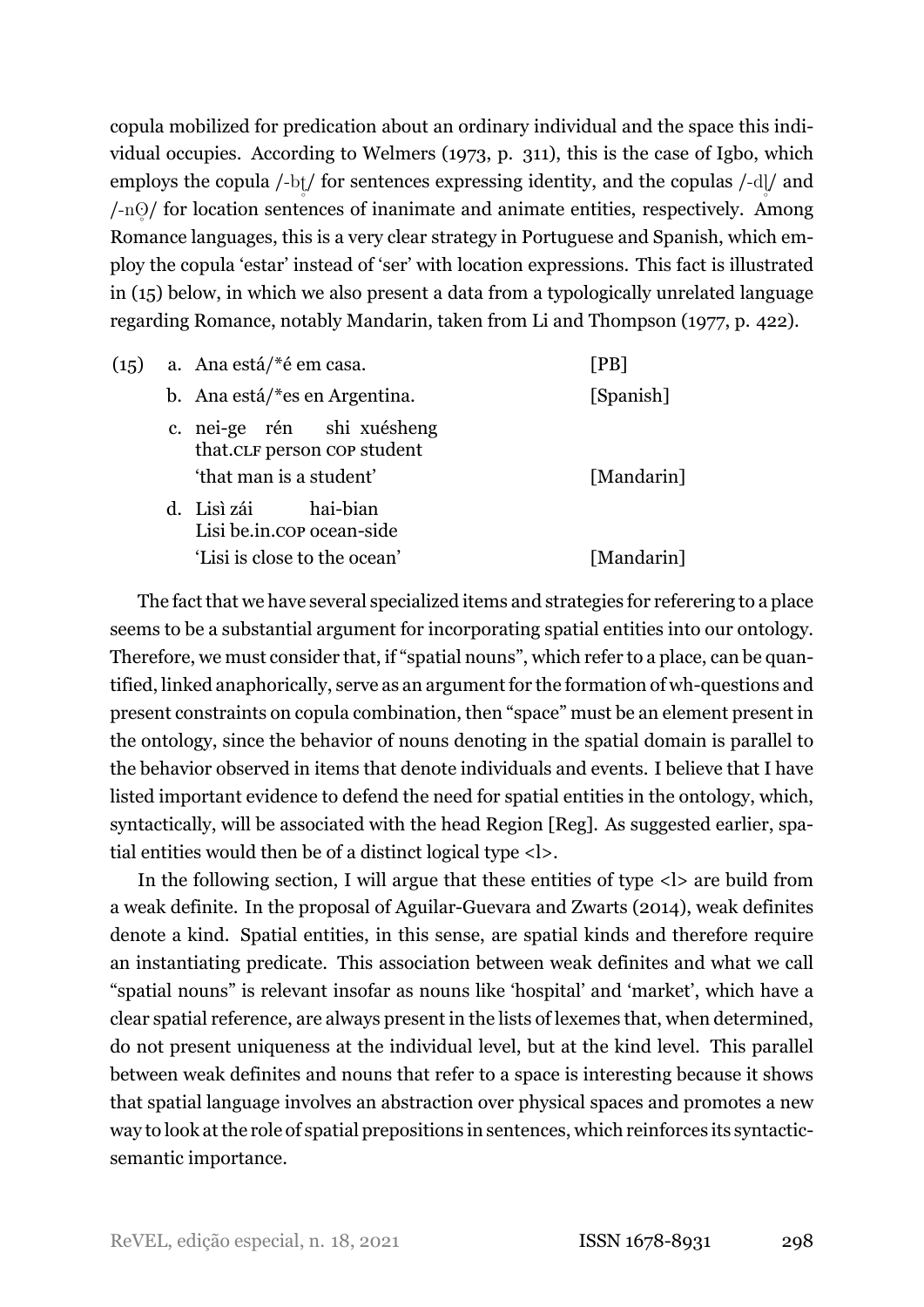# **2 RELATING WEAK DEFINITES TO THE GROUND ARGUMENT: ON THE EXISTENCE OF** *SPATIAL KINDS*

In the classical accounts given to the semantics of the definite article, definite noun phrases are characterized by *uniqueness* (Russell, [\(1905\)](#page-34-11)), that is, when a NP is determined by a definite article, it is guaranteed that there is only one referent in the discourse to which the property given by the NP applies. In other words, the descriptive content of a definite expression is satisfied by one and only one entity in the context; if we say that "the king of France is bald", then there must be an entity x, such that x is king of France, and nothing else is king of France and is bald (*∃x*[King(x,France) *∧ ∀y*[King(y,France) *→* x=y] *∧* Bald(x)]). Definites with the uniqueness property are called "strong or regular" (cf. Aguilar-Guevara [2014;](#page-32-1) Sá, [2017,](#page-34-12) p. 22). To better understand the uniqueness property presented by regular definites, let us consider the sentence below.

<span id="page-11-0"></span>(16) Ana protestou contra o presidente do Brasil no dia 19 de junho e Pedro também. 'Ana protested against the president of Brazil on June 19th and Pedro did it too'

We can say that the referent of the DP 'the president of Brazil' in this sentence is one uniquely identifiable entity in the context, given that it is a definite description. Considering this, the only reading available for [\(16](#page-11-0)) is that "Ana and Pedro protested against the same president", that is, the VP ellipsis 'protest against the president of Brazil' shows that the DP 'the president of Brazil' is co-referential in the protesting event of Ana and in the protesting event of Pedro, because there is uniqueness. This is the general working picture of the definite expressions/NPs, but there are some cases where the DP does not seem to satisfy this criterion. As we can see with the examples below, the VP ellipsis does not certify that 'the phone' answered by Ana is the same as the one answered by Pedro (the two may have answered each their phone at the same time). There is also no assurance that 'the market' towards which Ana and Pedro walked is the same.

<span id="page-11-1"></span>(17) a. Ana atendeu o telefone e Pedro também.

'Ana answered the phone and Pedro did it too'

b. Ana foi pro mercado e Pedro também. 'Ana went to the market and Pedro did it too'

It is possible to imagine a context for([17b](#page-11-1)) where there is more than one market in the city where Ana and Pedro live in, so Ana may have gone to market A, whereas Pedro may have gone to market B. The picture becomes even clearer if we imagine that Ana and Pedro do not live in the same city, so Ana would have gone to a market(x), in city C1, while Pedro would have gone to a market(y), in city C2; even in this scenario the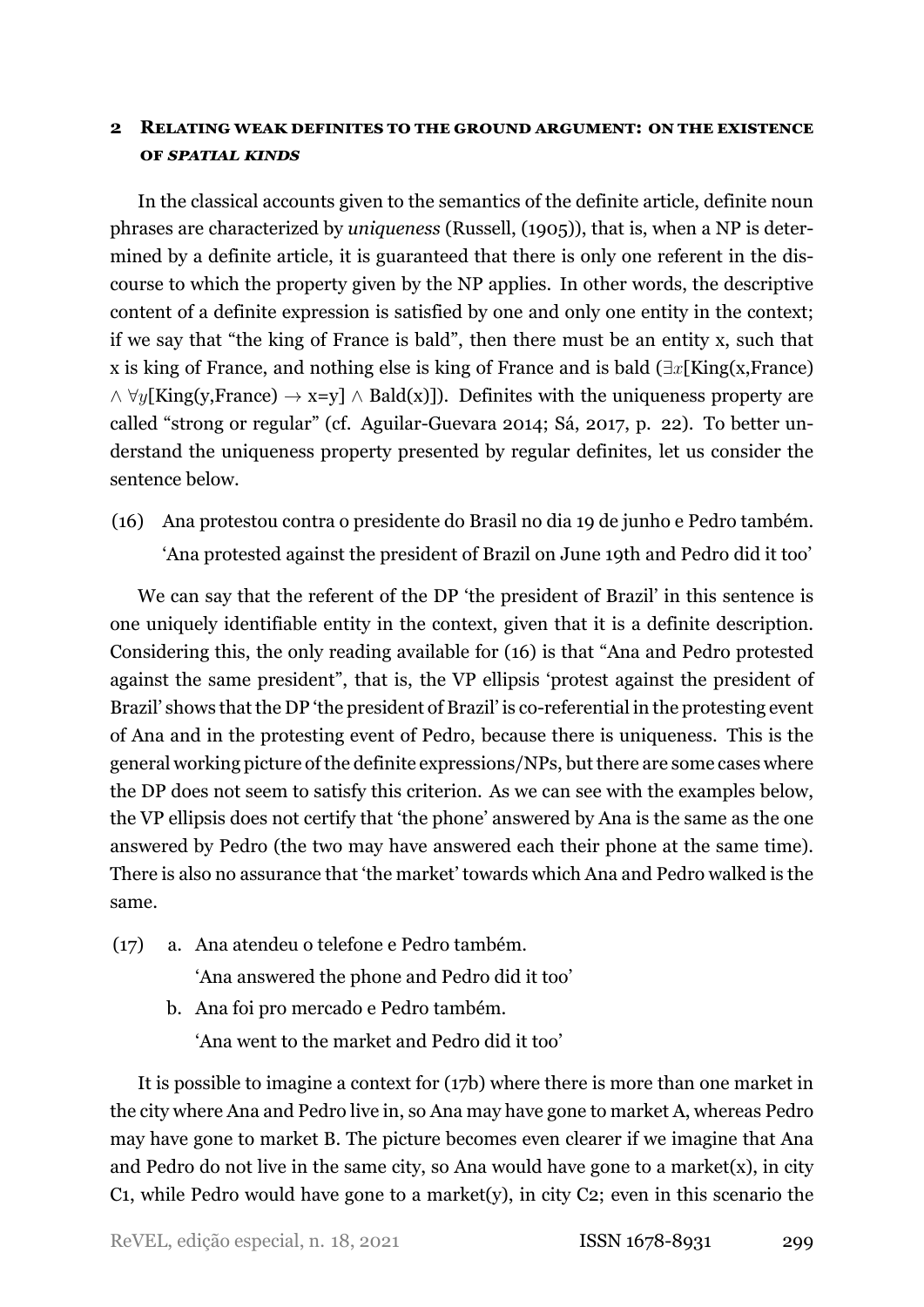sentence [\(17b](#page-11-1)) would be true. According to Carlson and Sussman [\(2005\)](#page-33-0), this happens because the DP 'the market' does not bear uniqueness, therefore it can be associated with more than one referent in the context. Definites like 'the telephone' and 'the market', which do not bear uniqueness, are called "weak definites"[8](#page-12-0) .

Followingthe proposal of Aguilar-Guevara and Zwarts ([2013\)](#page-32-2), we can say that for a case like([17b\)](#page-11-1) there is, specifically, a lack of uniqueness at the individual level, and that is what characterizes the class of "weak definites" compared to "strong or regular definites": it is not the case that weak definites do not present uniqueness, what happens is that their uniqueness does not occur at the individual level, but at the kind level<sup>[9](#page-12-1)</sup>. That is, the different 'markets' Ana and Pedro walked to in the situation discussed refer to the same type of place, a class of objects, but they do not necessarily refer to the same instance in that class of objects, i.e. the same individual.

This observation is relevant insofar as "spatial nouns", such as 'house', 'market' and 'school', which serve as the internal argument of spatial prepositions, always appear listed as members of the class of names that can escape uniqueness (cf. Carlson & Sussman, [2005](#page-33-0); Sá, [2017\)](#page-34-12). In light of this, what I intend to demonstrate here is that this relationship between weak definites and "spatial nouns", i.e. names whose denotation occurs in the spatial domain, is not accidental. "Spatial arguments" conform to the class of weak definites because their reference is not a specific individual in the world, but rather a property, a concept, a certain type of entity of a more abstract level of reference.

In my proposal, then, spatial arguments refer to a *spatial kind* and, as they refer to a concept of space, they can escape the uniqueness at the ordinary individual level, as we see in([16\)](#page-11-0); furthermore, spatial arguments demand a predicate to be instantiated. The notion of instantiation/realization is fundamental because a sentence is about a particular event in which a particular/ordinary individual interacts with a particular space (Aguilar-Guevara & Zwarts, [2013,](#page-32-2) p. 44). As an example, we can take sentence [\(17b](#page-11-1)) "Ana went to the market and Pedro did it too". In this case, we know that the individual Ana interacts with a specimen of the kind 'market', as well as the individual

<span id="page-12-0"></span><sup>&</sup>lt;sup>8</sup> In the literature, there are two main strategies to deal with the definite article in weak expressions. One approach, proposed by Carlson and Sussman (2005) and Carlson et al. (2013), suggests that definite determiners in weak environments are not locally interpreted. The idea is that the noun is incorporated into the predicate, not in the traditional syntactic sense, but considering that the noun and the verb/preposition form a unique constituent, which will then be determined. For a structure such as "Ana went to the hospital", we would have the composition DEF[PP-to NP-hospital], for instance, and the article would contribute with "cultural familiarity" semantics, being responsible, therefore, for the enriched meaning present in weak definites. In this line, "weak definites" are a particular type/a category of definiteness (cf. Sá, 2017). A second approach, suggested by Aguilar-Guevara and Zwarts (2010) and Aguilar-Guevara (2014), which we will adopt in this paper, deals with weak definites maintaining uniqueness. The difference, in this case, between strong and weak definites consists in the denotation of the weak expressions, which do not refer to an individual, but to a kind, being, therefore, similar to generics. Thus, the uniqueness of weak definites is a type-uniqueness, as they do not refer to a unique entity in the world-context, but to a species, a unique type of entity (Carlson et al., 2013, p. 48).

<span id="page-12-1"></span><sup>&</sup>lt;sup>9</sup>According to Aguilar-Guevara and Zwarts ([2013](#page-32-2), p. 39 87), "kinds can be defined as abstract objects which are representative of a group of individuals with similar characteristics".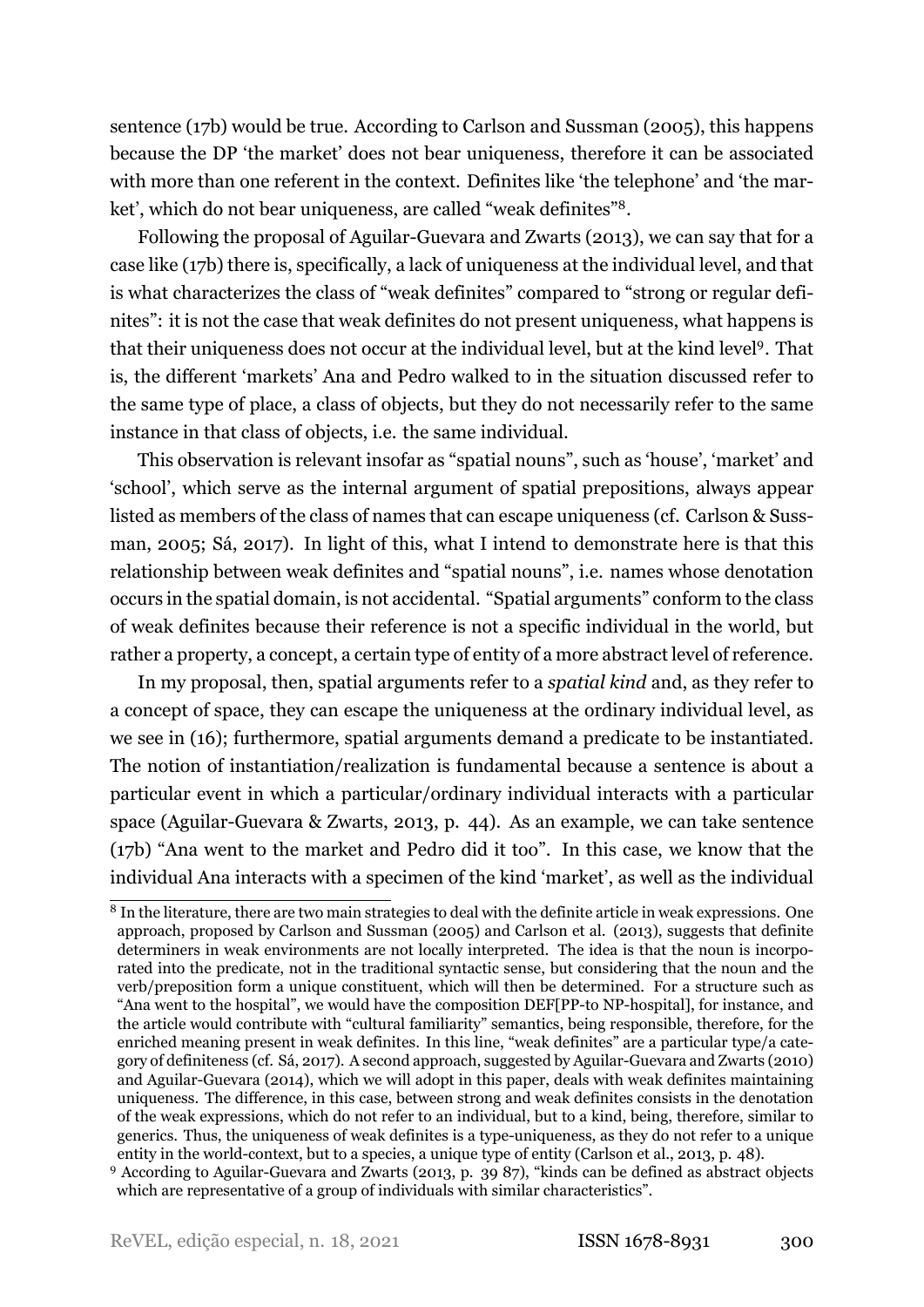Pedro interacts with another specimen of the same kind.

I will try then to demonstrate that these nouns referring to the space that the objects occupy in the world are weak definites. The argument is the following: if weak definites present uniqueness at the kind level (therefore denoting a kind) and the inner argument of a spatial preposition is a weak definite, then the inner argument of preposition also denotes a kind. Hence, it must be instantiated, role assigned precisely to the preposition. It's important to highlight that the fact that spatial nouns behaving as weak definites also explains a series of idiosyncrasies associated with these items, which led Svenonius (2006) to propose the [AxPart] head, for instance.

Since Carlson and Sussman (2005), it is assumed that the identification of a weak definite involves a series of properties that can be captured by the following linguistic tests: (i) weak definites present sloppy identity in VP ellipsis; (ii) the interaction of the definite with a quantifier promotes a narrow scope reading; (iii) the weak definite has modification constraints; and (iv) the weak definite can have enriched meaning. Let us begin the discussion with property (i). Consider the following sentences.

<span id="page-13-0"></span>(18) a. Ana foi para casa e Pedro também.

'Ana went home and Pedro did it too'

- b. Joana colocou os pratos no armário e Pedro também. 'Joana put the dishes in the cupboard and Pedro did it too'
- <span id="page-13-1"></span>(19) a. Ana acampou na floresta e Pedro também. 'Ana camped in the forest and Pedro did it too'
	- b. Joana mergulhou no mar e Pedro também. 'Joana dove into the sea and Pedro did it too'

When a VP is elided in a given sentence, the DP therein contained is expected to remain linked to the antecedent DP, in such a way that the ellipsis must refer to the same entity; however, as weak definites do not exhibit uniqueness at the ordinary individual level, more than one entity in the context can satisfy the descriptive content of the expression, so the DP of each VP of structures such as "Pedro read the newspaper and Ana did it too" can be associated with a distinct entity in the context: "Ana read newspaper x" and "Pedro read newspaper y". As we can see in the above sentences, the "spatial nouns" 'house', 'closet', 'forest' and 'sea' seem to exhibit sloppy identity in a VP ellipsis, an expected behavior for weak definites. That is, in([18\)](#page-13-0) Ana and Pedro may have each gone to their own house, as well as Joana may have placed the dishes in the cupboard x and Pedro in the cupboard y. We can think, for example, that "Joana placed the dishes in the cabinet above the sink" and "Pedro placed the dishes in the dining room cabinet", or, still, each one placed the dishes in a cabinet in their own home. In [\(19](#page-13-1)), Ana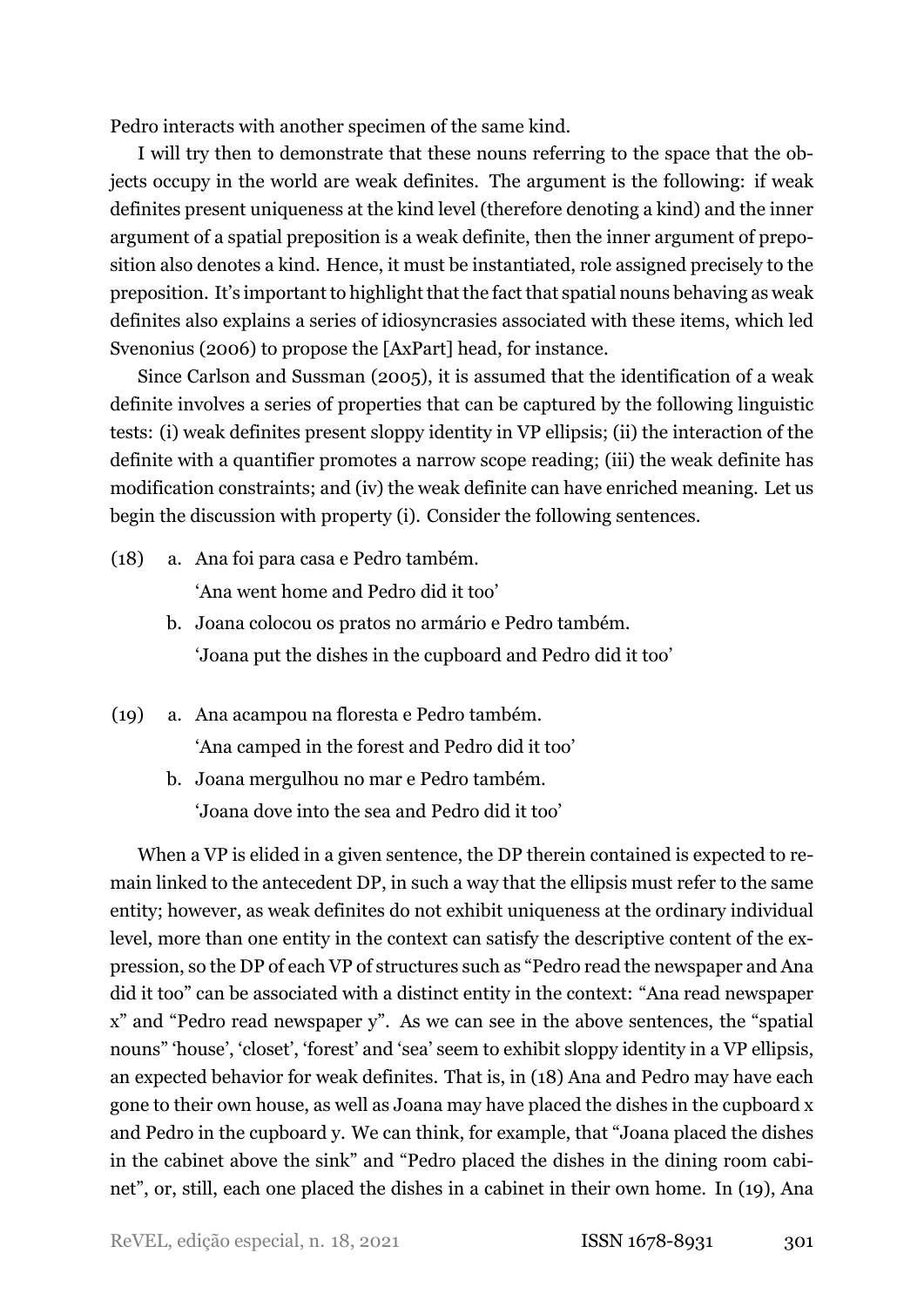may have camped in a forest in South America while Pedro camped in a forest in North America; in a parallel way, Joan may have dived into the sea at a beach x, while Pedro may have dived in a sea at beach y.

We must say that it is possible that certain sentences also present a strong reading of the definite, but what I want to highlight here is the fact that nouns referring to the space that objects occupy **may have a sloppy reading** when in VP ellipsis, which is, according to Carlson and Sussman (2005), one of the greatest properties of weak definites. Another important point to mention is that, for certain types of spatial entities, there seems to be a clearer sloppy reading than for others. The nouns 'house' and 'forest', for example, have a clear non-coreferential reading in a VP ellipisis, whereas nouns like 'sea' and 'lake' are not so transparent, which means that in certain cases it is necessary a little more contextual information to ensure the weak reading, not coreferential.

The second test mentioned above, which demonstrates whether the DP of a sentence is a weak definite, consists in the interaction of the definite with a quantifier. When the weak definite appears in a structure in which there is a quantified expression, accord-ingto Aguilar-Guevara and Zwarts ([2013,](#page-32-2) p. 34), it gets a narrow reading leading to co-variationin the reference, which is why in ([20\)](#page-14-0) the wounded may have each been referred to a different hospital; in [\(21](#page-14-1)a) each year Ana can camp in a different forest; in [\(21](#page-14-1)b) 'the sea' can have a different referent for each season and in (22a) we can interpret that there are several employees from different markets, such that 'employee 1' stands in front of 'market x', 'employee 2' stands in front of 'market y', 'employee 3' stands in front of 'market w', and so on.

<span id="page-14-0"></span>(20) a. Todo ferido foi encaminhado para o hospital.

'Every wounded was sent to the hospital'

- b. Joana colocou todos os pratos no armário. 'Joana put all the dishes in the cupboard'
- <span id="page-14-1"></span>(21) a. Ana acampa na floresta todo ano. 'Ana camps in the forest every year'
	- b. Joana mergulha no mar toda temporada de verão. 'Joana dives into the sea every summer season'
- (22) a. Cada funcionário está na frente do mercado. 'Each employee is in front of the market'
	- b. Toda formiga faz ninho no pé da árvore. 'Every ant makes its nest at the foot of the tree'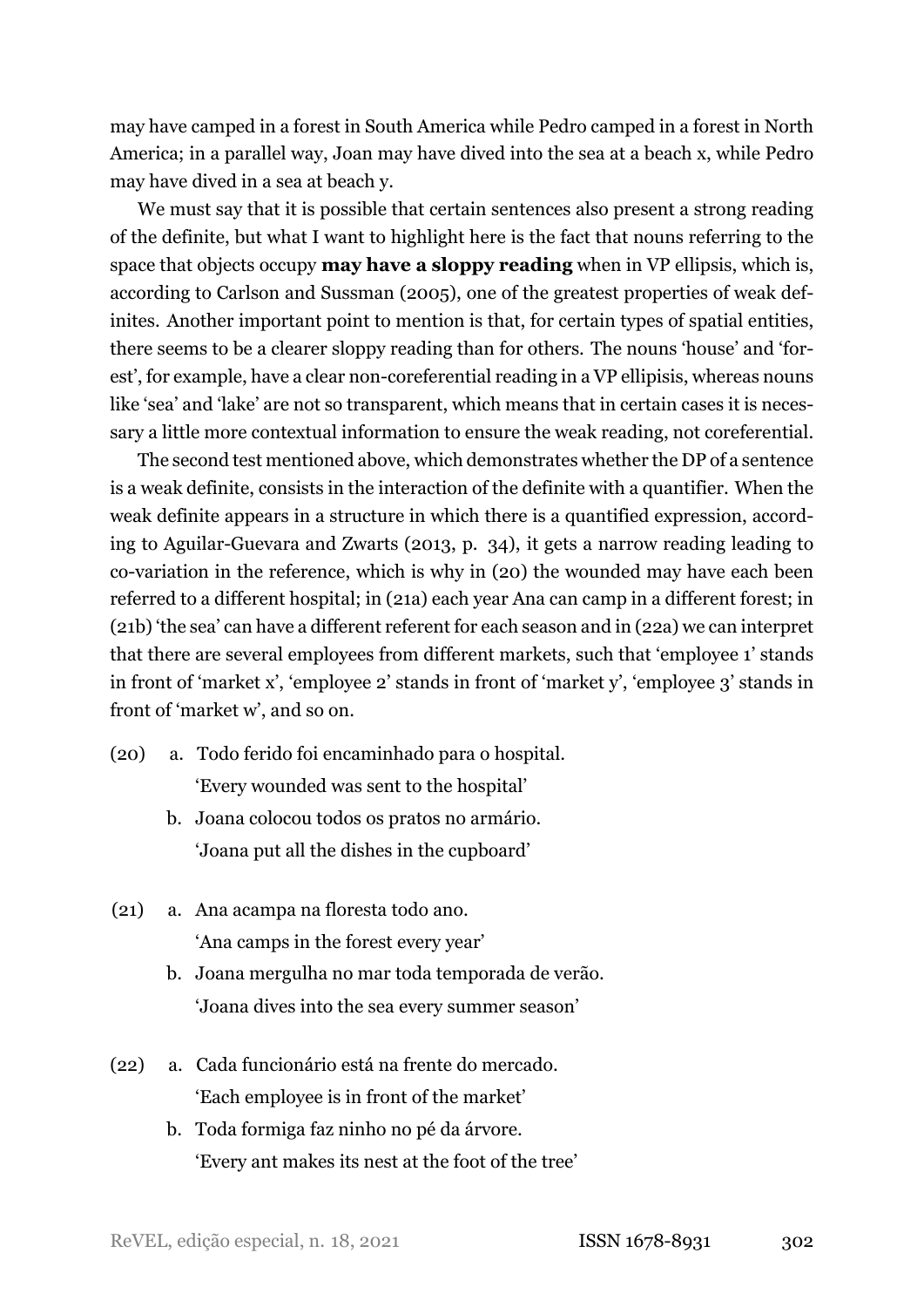So far the DPs that serve as an argument for the spatial preposition conform to the tests proposed for identifying a weak definite. Now let's see if this will also be the case for the third test: weak definites show modification constraints. The idea is that not every modifier can be combined with a weak definite and sustain its weak identity, that is, certain modifiers rule out the lack of uniqueness at the kind level, because they are, precisely, individual-level predicates. That is, weak definites lose their weak reading when modified by adjectives like 'old', because this is an individual-level predicate, and therefore generates only one strong reading. On the other hand, if the adjective is applicable to a subclass of objects, the weak reading remains.

- <span id="page-15-0"></span>(23) a. Pedro foi para o hospital novo e Ana também. 'Pedro went to the new hospital and Ana did it too'
	- b. Joana guardou os pratos no armário grande e Pedro também. 'Joana put the dishes in the big cabinet and Pedro did it too'
- <span id="page-15-1"></span>(24) a. Ana acampou na floresta úmida e Pedro também. 'Ana camped in the humid forest and Pedro did it too'
	- b. Maria mergulhou no mar gelado e Diogo também. 'Maria dove in the cold sea and Diogo did it too'
- <span id="page-15-2"></span>(25) a. Maria esperou Pedro na frente nova do mercado e João também. 'Maria waited for Pedro at the new front of the market and João did it too'
	- b. Maria sentou no pé fresco da árvore e Ana também. 'Maria sat at the fresh foot of the tree and Ana did it too'

As the examples above illustrate, in fact when 'home/hospital', 'cabinet', 'forest', 'front of the market' and 'foot of the tree' are modified, there is uniqueness, that is, the structure preferably allows the strong reading of the definite expression. Again, we note that for some cases the modification test is more easily applied than for others: undoubtedly the hospital to which Pedro and Ana went is the same([23](#page-15-0)), as well as the cabinet used by Joana and Pedro is the same([23b](#page-15-0)); with 'forest', the strong reading seems to be less evident, as it is possible that Ana and Pedro went camping in different forests, but both characterized by their humidity (an adjective that applies to a kind).

This observed variation is in fact an expected behavior, given that, according to Aguilar-Guevara (2014, p. 19), some adjectives that qualify a subclass of objects indeed allow for the weak reading. What we observe, then, is that modified spatial definites can exhibit uniqueness at the individual level, but not necessarily, especially if the adjective that modifies them refers to a class. We can take as an example of this last point the sentence [\(24\)](#page-15-1), "Maria dived into the cold sea and Diogo did it too". In this case, 'the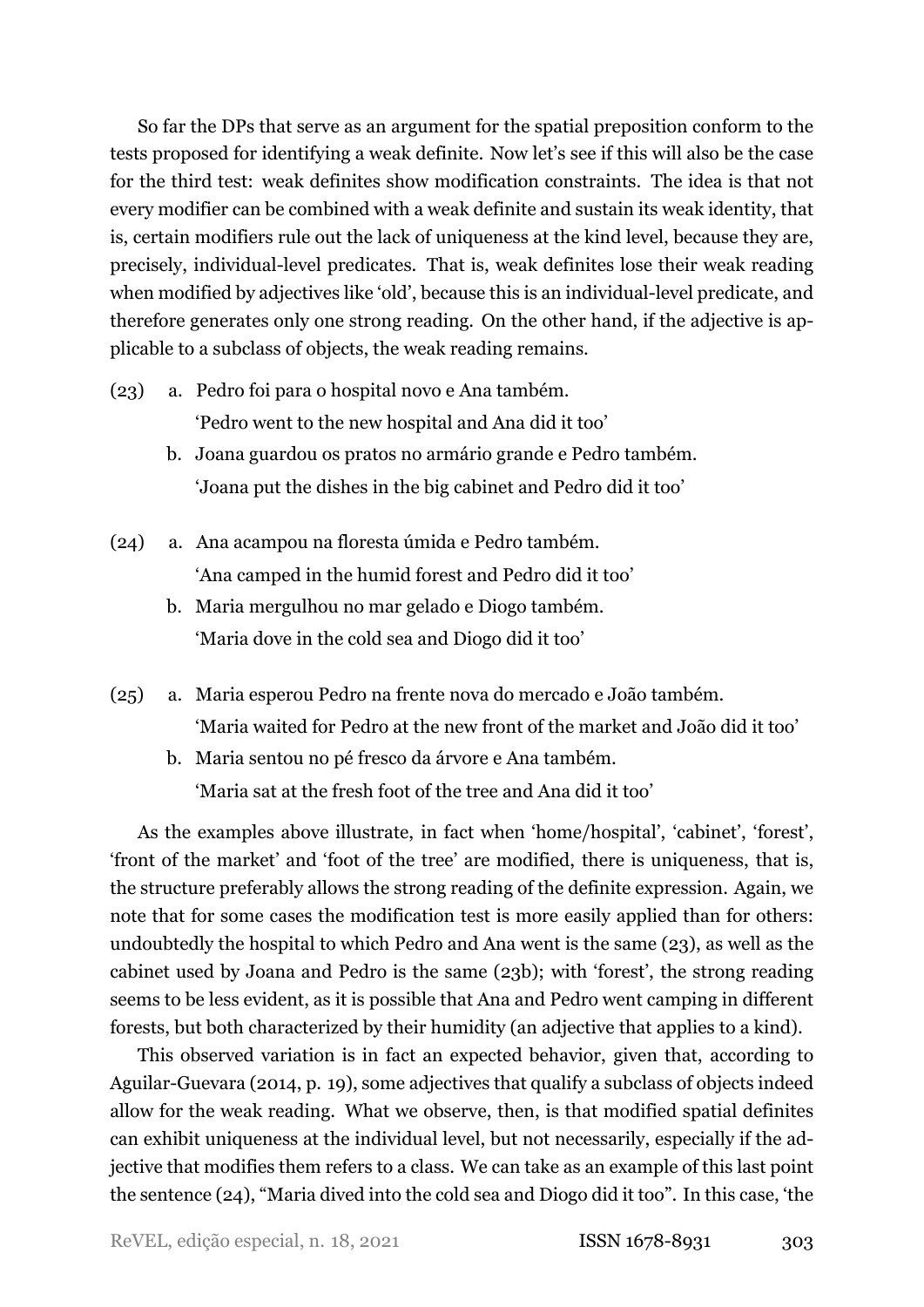cold sea' can be the same (coreferent); or not, if we think that "Maria dove in the cold sea of Norway" and "Diogo dove in the cold sea of Iceland". The problem seems to be associated with the issue of the individuation of the entities that serve as the GROUND: as 'sea' is a very large region or an item of volume composed of water, separating it into smaller entities is a less obvious task than saying that there are different lakes, for instance.

Still regarding modification, it is interesting to note that this is an operation that led Svenonius (2006) to suggest the existence of [AxPart] as a functional and independent head in syntax, given that axial items such as 'front' and 'foot' apparently do not allow modification. With the examples in([25\)](#page-15-2) above, we observe that axial elements actually can be modified, so the question seems to be quite idiosyncratic, that is, whether the axial term can be modified or not depends just on the axial item and on the context in which it appears. This fact argues in favor of axial items being nominal in nature, as only nominal items exhibit behavioral idiosyncrasies, whereas functional items do not. Axial items, specifically, can be treated as relational nouns, used to build *part-of* structures.

When an item such as 'the front of' enters into the sentence composition, this DP takes the basic DP or NP and operates on it, selecting only one of the parts that constitute its referent, that is, 'the front of the house' is nothing more than a phrase that refers to a part of a house. In this sense, "spatial relational nouns" ('front', 'side', 'foot', among others), in a way analogous to "spatial nouns", can either refer to a part of an object or to a part of a space. What allows one or another reading is the presence of [Reg] in the structure, which leads the whole to be interpreted as a space and not as an object. In other words, when we have 'the front of the house' as a phrase that refers to a region projected from the front of the house, we first build 'the front of the house' as a part of an object and [Reg] turns that object into the region it occupies, as we will demonstrate in the next sections.

Before moving on to the fourth and last test for identifying a weak definite, it is important to mention that in the literature two large classes of weak definites are identified: there are the "short weak definites", which would be DPs with nouns like 'house', 'newspaper' and 'train', and there are the "long weak definites", represented precisely by relational expressions like 'in front of', 'the left side of', 'the corner of' etc. (cf. Leonetti, [2019\)](#page-33-11). In this sense, axial items are also weak definites (cf. Matushansky & Zwarts [2019;](#page-34-7) Basso & Ferreira, [2020\)](#page-33-7), which explains their particular behavior. After all, weak definites present idiosyncratic modification, among other properties strictly dependent on the noun in question, just like axial items, so all the idiosyncrasies can be explained in association with the nominal and the weak nature of these elements when determined.

According to Carlson and Sussman [\(2005](#page-33-0), p. 74), weak definites also have an enriched semantic reading. A sentence containing a weak noun generally conveys more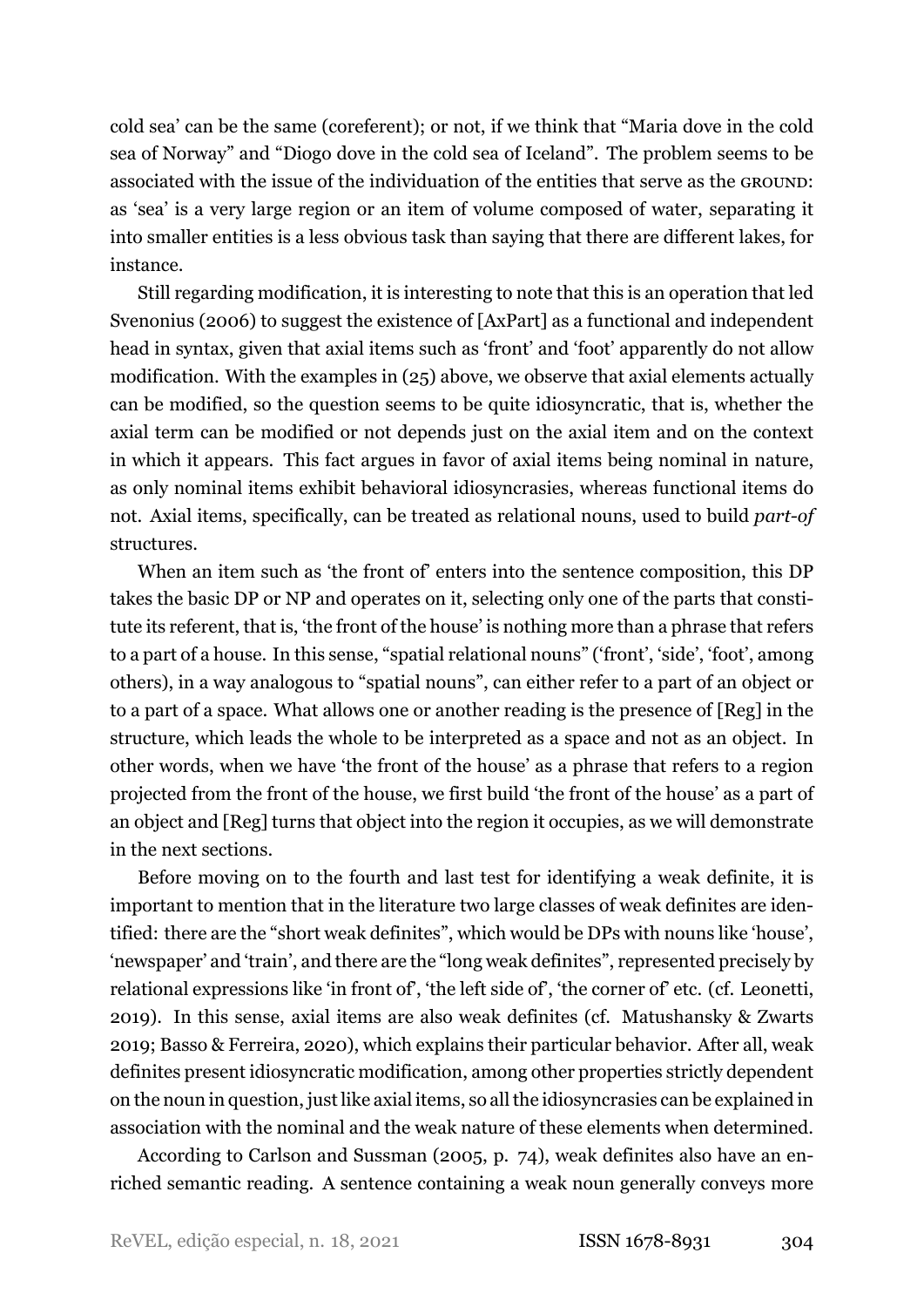information than what is available in its strictly compositional meaning. For a sentence like "Ana went to the hospital", for example, we know that Ana's goal was not simply 'to go to the hospital', because she probably went there to do something (work, have an appointment, take an exam, search for someone, etc.). This extra information is enriched meaning because it does not appear in the structure of the sentence's constituents and it is quite systematic. For a structure such as "Pedro went to the mountains", we can say that "Pedro went to the mountains to camp", as for "John is in front of the market", possibly "John is in this place waiting for someone or he is taking a break", to name just a few cases.

Despite of the presence of this enriched meaning in structures with weak definites being systematic, the enrichment is more evident in sentences with the verbs 'go' and 'be', because these do not have such a specific meaning as 'camping', for example, as in [\(26\)](#page-17-0). The idea is that with 'go' and 'be' we already associate that 'who goes somewhere' goes there to do something; with a verb like 'camp' or 'run' (cf.([27](#page-17-1)) below), the event is enough by itself, that is, a person can 'camp' or 'run' without having to "camp to see the meteor shower", for instance. This is just an observation that we consider necessary, given that semantic enrichment is always pointed out as a fundamental feature of weak definites, but it seems to be triggered more immediately by certain types of verb ('be' and 'go'). In this sense, our proposal is that with these verbs there is always semantic enrichment, while with other verbs this enrichment is possible, but not necessary, as the compositional meaning is sufficiently informative.

<span id="page-17-0"></span>

| (26) Ana acampou na floresta. | (para ver a chuva de meteoros – enriquecimento) |
|-------------------------------|-------------------------------------------------|
| Ana camped in the forest.     | (to see the meteor shower – enrichment)         |

<span id="page-17-1"></span>

| (27) Pedro correu no parque. | (para diminuir o stress – enriquecimento) |
|------------------------------|-------------------------------------------|
| Peter ran in the park.       | (to decrease the stress – enrichment)     |

We observe that among the four tests suggested by Carlson and Sussman (2005), all of them apply to the internal argument of a spatial preposition, hence nouns that serve as the internal argument of the preposition fit into the class of weak definites. As a consequence, following Aguilar-Guevara and Zwarts (2013), we can say that the DP-GROUND also exhibits uniqueness at the kind level and therefore has a generic reading, the difference lying in the fact that spatial arguments have a spatial generic reading. That is, when a speaker utters something like "Ana is in the hospital", the DP 'the hospital' does not refer to a particular object in the world, but to a type of a spatial entity. The evidence relies on the dialogue represented in([28](#page-18-0)) below, adapted from Klein et al. [\(2009](#page-33-12), p. 3), because it is not contradictory: we are not manipulating an ordinary individual, an object, but a class, a spatial kind.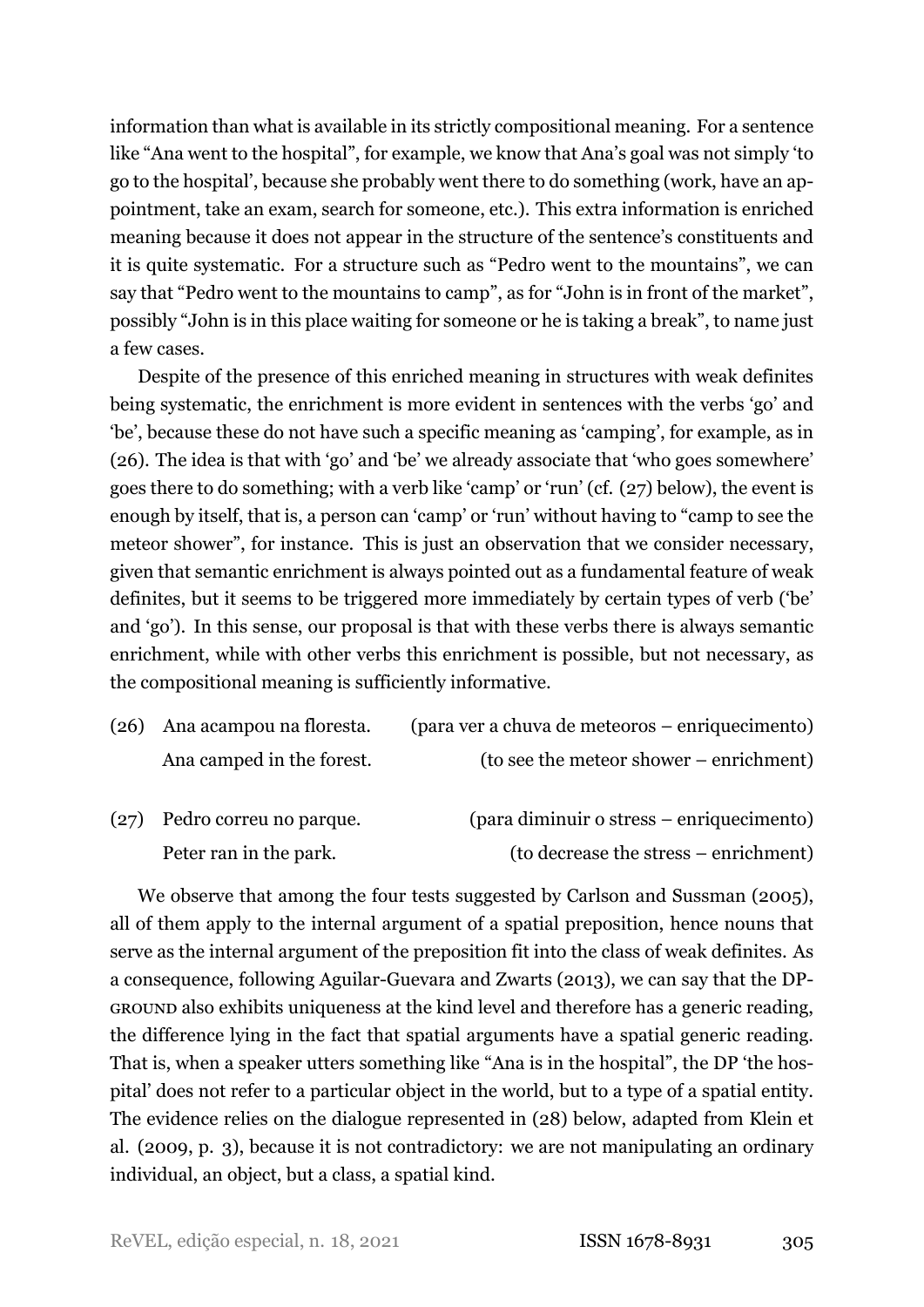- <span id="page-18-0"></span>(28) A. Do you know where they took Pedro?
	- B. Yes, to the hospital.
	- A. Which hospital?
	- B. I don't know.

Although we have just briefly addressed the treatment of weak definites as referring to a kind, with generic reading (Aguilar-Guevara & Zwarts, 2010, 2013; Aguilar-Guevara, 2014), there is enough data to argue that the internal argument of a spatial preposition is a weak definite and, therefore, following the proposal of Aguilar-Guevara and Zwarts (2010, 2013) and Aguilar-Guevara (2014), we can say that "spatial nouns" denote spatial kinds. After all, the argument that serves as a DP-GROUND for a spatial PP displays (i) sloppy reading in VP ellipsis; (ii) narrow scope interpretation in interaction with quantifiers; (iii) modification constraints; and (iv) enriched meaning.

If 'hospital', 'pharmacy', 'beach', 'table', 'front of the house', (among other spatial arguments) refer to a space, it is expected that they shouldn't necessarily be used to refer to a single entity in context. When we talk about "spatial entities", then, we are talking about a reference to a class, a type, a kind, so the generic reading of these nouns in sentences like "Ana went to the market" (i.e. the preposition argument does not have to be a specific location, it can be any exemplar of the kind "market").

Then, if there are entities that refer to a spatial kind, it is necessary to have predicates in natural languages that are able to manipulate this level of reference and instantiate this type of entity. According to Aguilar-Guevara (2014, p. 43), any semantic treatment that mobilizes reference to a kind must also take into account how this kind can be realized by particular individuals. In this work, I assume that spatial prepositions are predicates capable of instantiating a spatial argument, through [Loc], in such a way that the absence of a locative preposition in structures such as those presented below, in([29](#page-18-1)), generates the ungrammaticality of the sentence, given that 'write', 'go' and 'be' are simply not predicates that can operate with this class of elements, i.e. with spatial kinds. Spatial prepositions, on the other hand, are designed precisely to manipulate this level of reference, which is why, if we take the sentences from([29](#page-18-1)) and insert a spatial preposition between the verb and the object argument, we generate grammatical structures [\(30](#page-19-1)): 'em' and the whole set of spatial prepositions can realize the argument referring to the space the object occupies.

- <span id="page-18-1"></span>(29) a. \*Pedro escreveu o envelope. '\*Pedro wrote the envelope'
	- b. \*Ana foi o mercado.

'\*Ana went the market'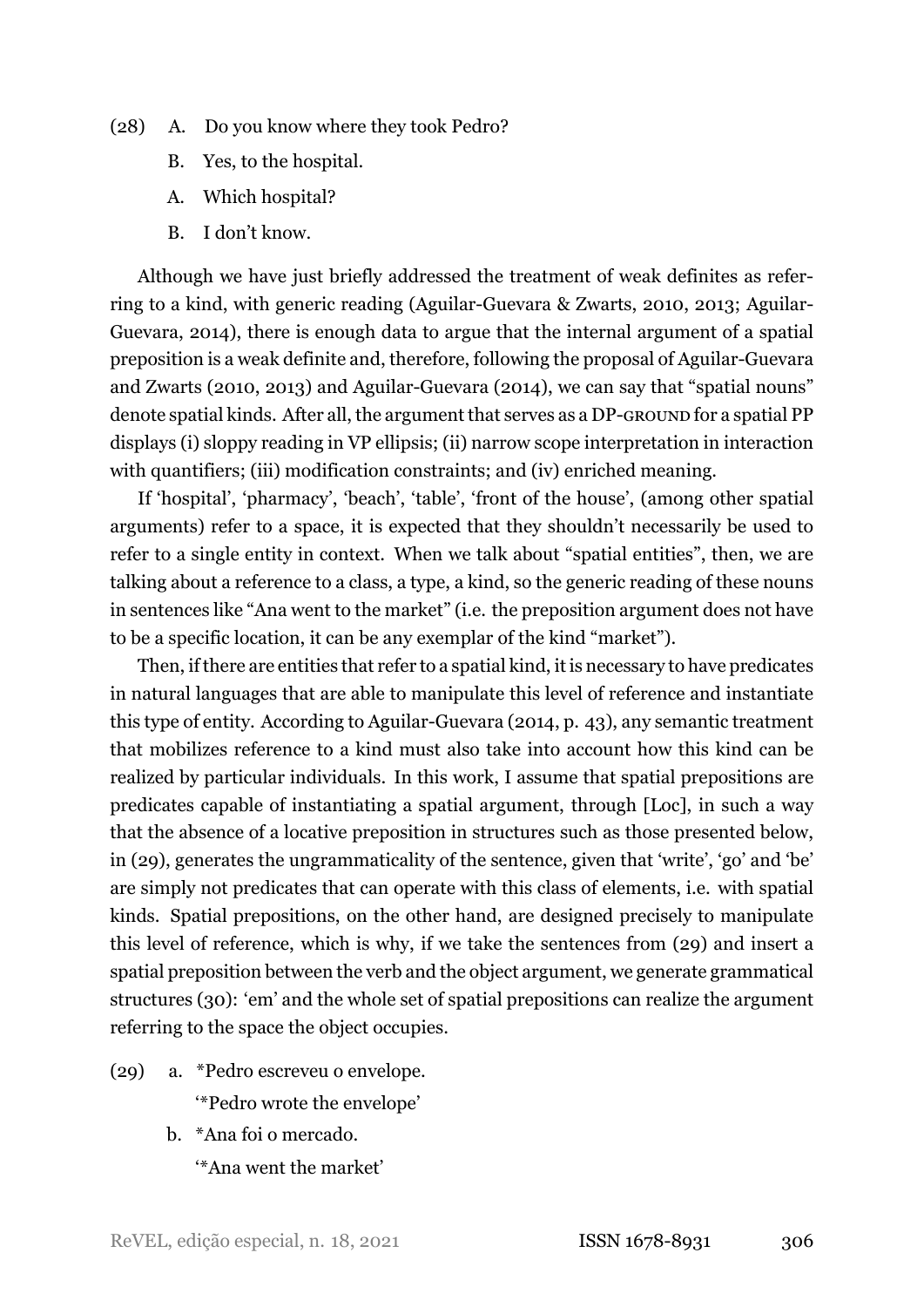- c. \*O gato está baixo da escada. '\*The cat is bottom of the stairs'
- <span id="page-19-1"></span>(30) a. Pedro escreveu no envelope. 'Pedro wrote in the envelope'
	- b. Ana foi no mercado. 'Ana went to the market'
	- c. O gato está embaixo da escada. 'The cat is at the bottom of the stairs'

This proposal has some interesting implications as it establishes another role for spatial prepositions, which goes beyond the classical view that these predicates specify how the relationship between FIGURE and GROUND occurs (if there is contact, inclusion, displacement towards a target etc.). Notably, assuming that spatial prepositions are instantiating predicates of a spatial kind justifies why location sentences without a preposition are ungrammatical. It also captures the idea assumed in the literature that the "basic meaning" of prepositions is spatial, as well as it accounts for the fact that in non-spatial contexts the preposition still exhibits notions such as contact and inclusion. That is, with our proposal, we managed to separate the spatial contribution of preposition from its non-spatial uses, in which certain notions remain, except the concept of space. A sentence like "Peter will arrive until tomorrow", for example, sets 'tomorrow' as a time limit for the event (something like a goal), but the PP is not interpreted as spatial, since there is no argument from the type "spatial kind". Note that the absence of a preposition in this case would not make the structure ungrammatical, as we can see in "Peter arrives tomorrow"; the preposition, then, contributes with a specification of a limit over an interval, but it does not instantiate the internal argument in the same way as when we have a spatial relation.

<span id="page-19-0"></span>Furthermore, given that prepositions are predicates capable of sustaining the level of reference to a kind, this can also explain the intimate relationship that prepositions establish with events, that is, prepositions can change properties of events, which, somehow also refer to generalizations about what these events might be, because both have a more abstract level of reference. These are clearly just speculations that can be investigated in future research, but we could not go without registering them. In the next section, I discuss the nanosyntactic architecture that has been proposed for spatial prepositions, then we will discuss how the instantiation of spatial entities occurs and how these entities are syntactically formed and interpreted.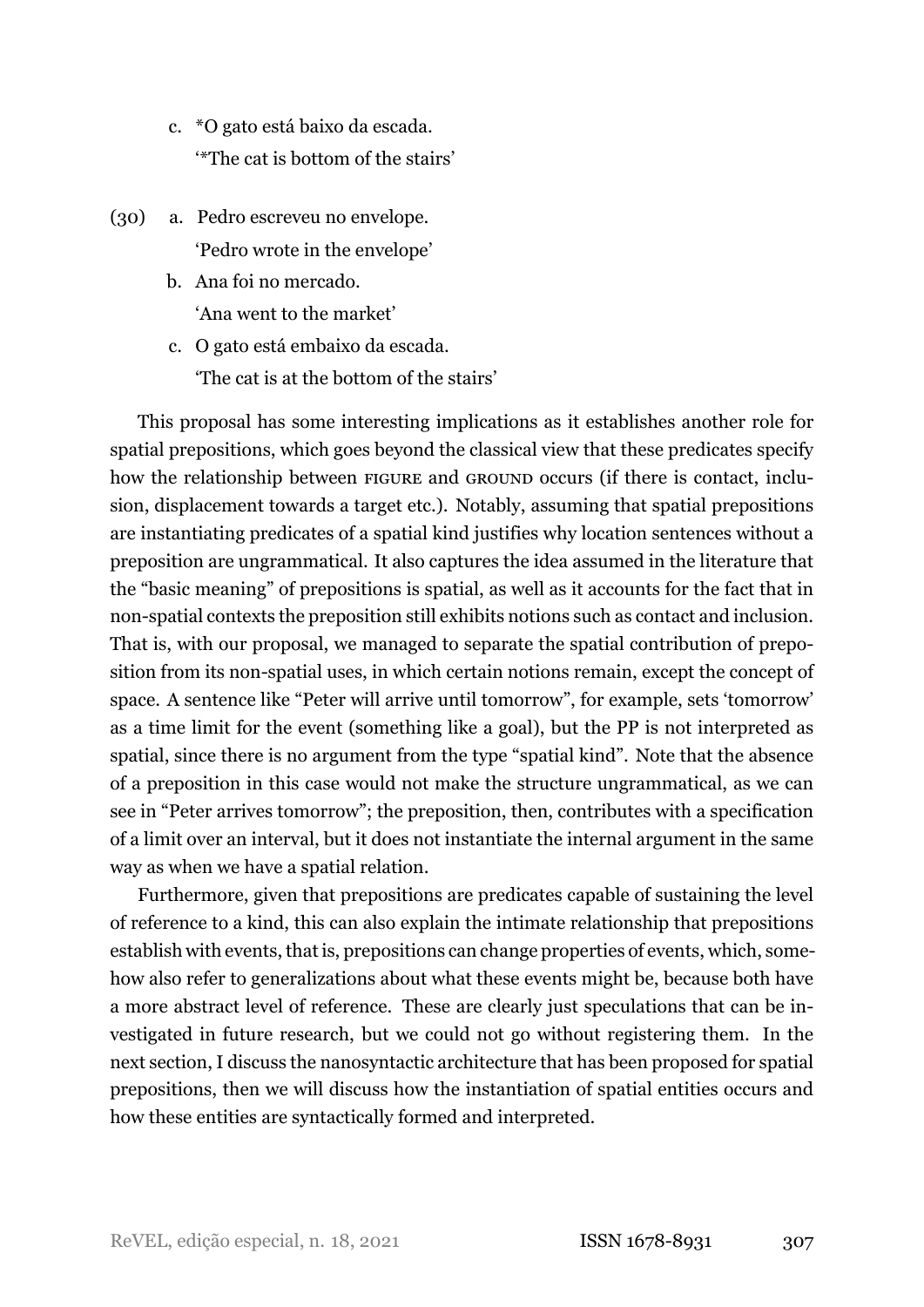#### **3 THE NANOSYNTAX OF SPATIAL PPS**

In Nanosyntax, there are two researchers who stand out for their incursions into the prepositional domain: Svenonius [\(2006,](#page-34-1) [2010\)](#page-34-2), who deals with the hierarchy of place, and Pantcheva [\(2011\)](#page-34-3), who investigates the path hierarchy. In this work, we only focus on the architecture of the locative portion, that is, we will leave aside the discussion about the path structure, especially because the realization function of spatial prepositions will be associated with the lowest heads of the place domain. It is known that a path is built above a place (Jackendoff, [1983](#page-33-3); Koopman, [2000\)](#page-33-5), thus, if locative terminals are lower, they will be closer to the nominal domain than the path heads, therefore, place features will be responsible for selecting and manipulating the spatial entity. With this in mind, let us take, then, the hierarchy of spatial PPs proposed by Svenonius (2010), reproduced below.

<span id="page-20-0"></span>

Figure 2: The Nanosyntax of Place

According to Svenonius (2010), the spatial preposition is built above the DP-GROUND, thus, the architecture of the spatial PPs starts with the head [K], to which the author attributes a double role: that of  $(1)$  connecting the axial part to the DP-GROUND, when [K] would stand for "genitive case", and also (2) converting the entity <e> denoted by DP into a spatial entity  $\langle \cdot | \cdot \rangle$ . Also according to the author, [K] would be close to the EIGENPLACE predicate of [Wunderlich](#page-35-0) [\(1991](#page-35-0)), which provides, precisely, the region that the object associated with the PP's internal DP occupies; remembering that a region is nothing more than a set of spatial points. The next head, [AxPart], would host, as we indicated in the introduction, a relational element that provides a subregion given by [K], projecting then a space based on an axis; this feature would be lexicalized by lexemes like 'front' and 'up'. The assumption that there is an axial part terminal in the hierarchy is one of the main contributions of Svenonius (2006) and was proposed based on five linguistic tests: (i) axial parts in general do not have a gender mark; (ii)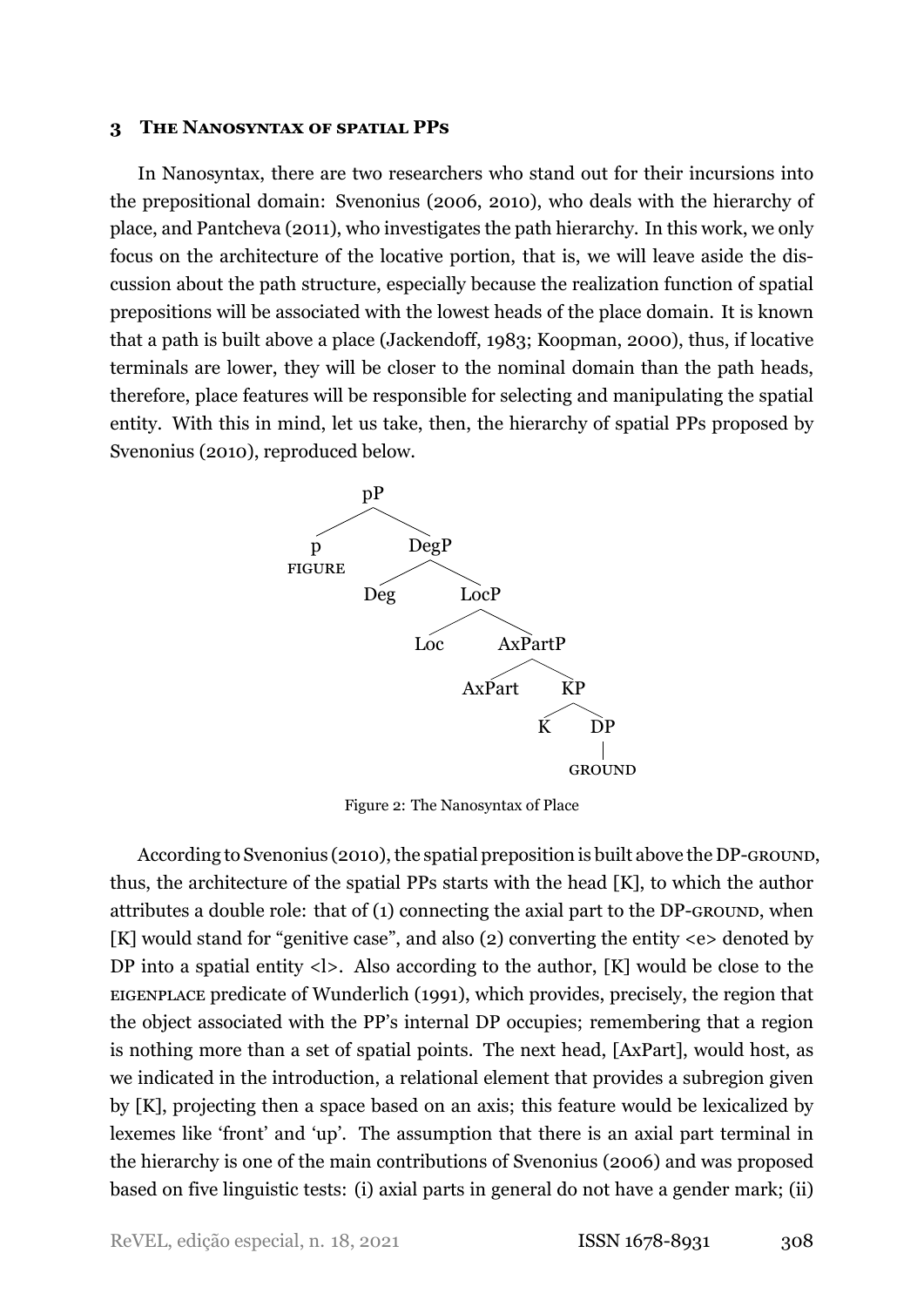they show idiosyncratic determination; [AxPart] (iii) do not accept pluralization or (iv) allow adjectival modification; nor can (v) be replaced by pro-forms<sup>[10](#page-21-0)</sup>.

[Loc], in its turn, takes the subregion defined by the axial part and projects the axes of the orienting cut, making the region a vector space (Zwarts & Winter, [2000\)](#page-35-1), which can, because of this, be measured and modified in [Deg]. The idea, then, is that [Loc] organizes the spatial points given in [K], connecting them into vectors, oriented straight line segments. Finally, above [Deg], we find the light head little-p hosting the FIGURE and this completes the architecture of a locative spatial PP. The sentence below exemplifies the lexicalization of all the heads of the hierarchy in Figure [2.](#page-20-0)

- (31) Ana está dois metros na frente da casa.
	- 'Ana is two meters in front of the house'
	- a. Ana<sub>FIGURE</sub> is [two meters] $_{\text{DecP}}$  in<sub>LOCP</sub> [front]<sub>AXPART</sub> of<sub>KP</sub> [the house]<sub>GROUND</sub>.

From this structure, we would like to grasp two intuitions. The first one is the idea that there is a transitional head in the syntax, responsible for taking an ordinary individual and converting it into a space/region. As we suggested earlier, this is a compositional way of dealing with the problem of reference floating between individuals and the space they occupy. The problem is that, in the architecture suggested by Svenonius (2010), [K] would have this role, in addition to being the projection that hosts the genitive preposition in axial locutions. Strictly following the "one feature-one head" heuristic [\(Kayne](#page-33-13), [2004](#page-33-13)), a syntactic terminal should not play two roles, especially since these are of such a distinct nature: on one hand, [K] would be associated with the notion of case; on the other hand, with a transition between domains, which requires an intricate semantic interpretation of the head, certainly not associated with the notion of genitive.

The stability of the head's interpretation is also a proposition of formal semantics (Portner & Partee, [2002](#page-34-13)), which can even be seen as the common thread in the area. With this in mind, I suggest that [K] is present only when there is an axial term in the sentence, being a requirement of the axial relational noun (cf. Partee & Borshev, [2013;](#page-34-14) Ferreira, [2021\)](#page-33-4), which lexicalizes [N] but not [AxPart] (Basso & Ferreira, [2020](#page-33-7)). Thus, for the change from the domain of individuals to the domain of spatial entities, I propose the existence of another terminal, that of Region [Reg], initially suggested by [Romeu](#page-34-0) [\(2014](#page-34-0)).

As an argument, Romeu (2014) presents data from three languages: Ainu (a language spoken in Japan)([32a](#page-22-0)), Tairora (spoken in Papua New Guinea) [\(32b](#page-22-1)), and Bará (a Tukano language spoken in Alto Tiquié, Brazil)([32c](#page-22-2)), to demonstrate that there is a

<span id="page-21-0"></span> $\overline{10}$  For the sake of space and considering that we are not discussing axial parts specifically, I will not detail here how these tests work. For this discussion, we suggest the reading of [Basso and Ferreira](#page-33-7) ([2020\)](#page-33-7), who explore each of the five tests in detail, showing that they actually only prove the nominal nature of the axial item.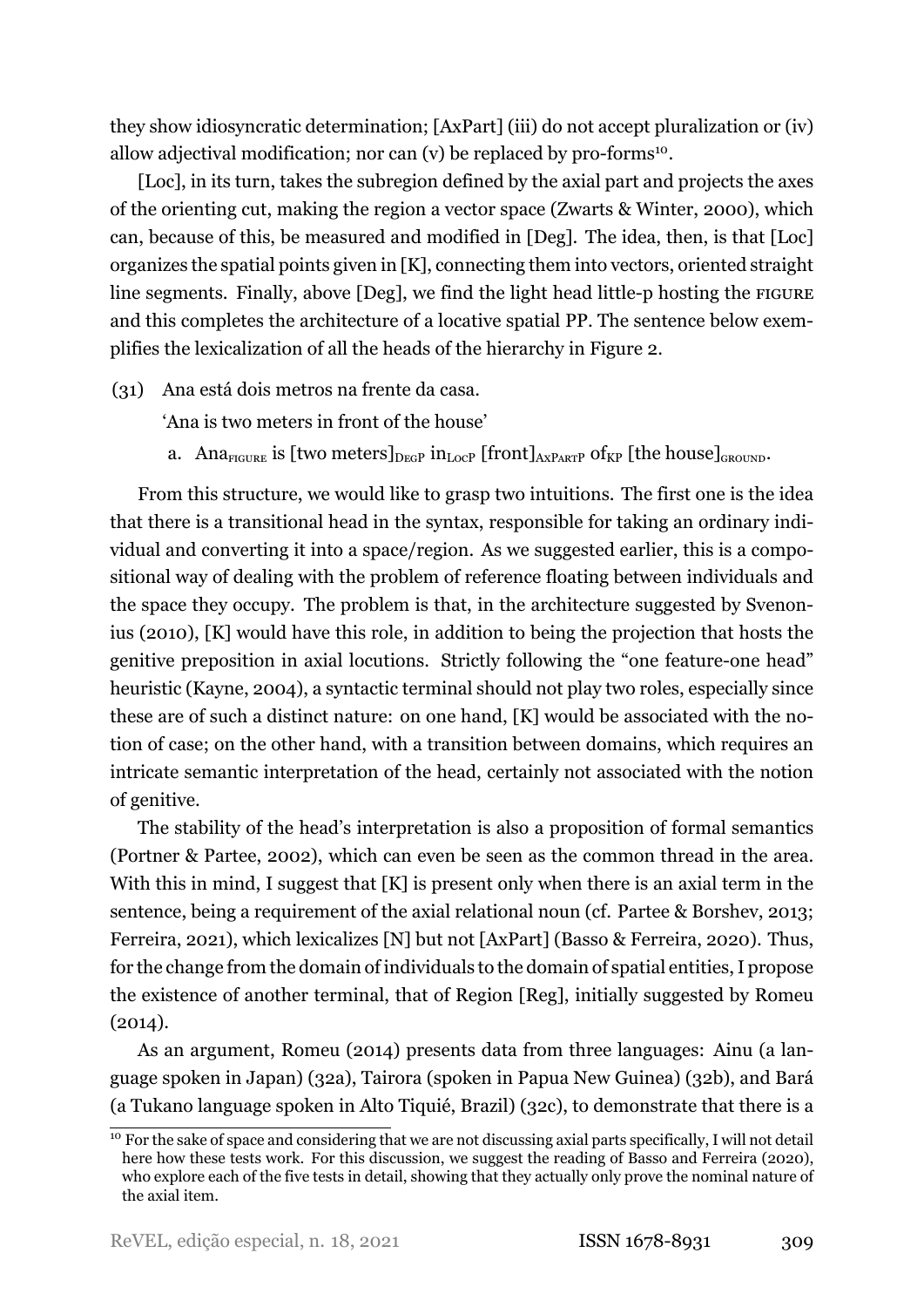specialized morphology in indicating the space that objects occupy. In these languages, there is a specific lexeme to convey that the DP that complements the preposition should not be interpreted as an individual, but rather as the region of points in space occupied by that individual. The data discussed by the author, taken from Cinque and Rizzi [\(2010,](#page-33-1) p. 14), are reproduced below. Note that the morpheme that provides the spatial reading of the ordinary object is, in all three cases, independent of the preposition.

- <span id="page-22-1"></span><span id="page-22-0"></span>(32) a. Cise **or** house **place** in enter ta ahun. 'enter the house'
	- b. Naabu-qi-ra house-em-**place** be.pres.3sG-he bai-ro. 'he is in the house'
	- $c.$  Sube-ri-hata-ro green-pst.pl-box-sg inside-**place** be.3sg.pres 3.INANIM hubea-**h**u yā-a-ha ti. '[it] is inside the green box'

<span id="page-22-2"></span>The items '*or*', '*ra*' and ' $h$ <sup>u</sup>' are then all responsible for indicating that the nouns 'house' and 'box' in these sentences refer to a place, a region. Following Romeu [\(2014](#page-34-0), p. 52), this is an evidence that these items explicitly lexicalize a head as [Reg], ensuring the spatial interpretation for the GROUND argument of the preposition. [Reg] would also be captured by the anaphora test presented in the examples [\(9](#page-8-2)) e([10](#page-8-3)). It is interesting to note that the fact that certain items cannot be retrieved anaphorically by a nominal pro-form is one of Svenonius' (2006) central arguments to defend the existence of [AxPart] as an independent item. However, assuming that there are spatial entities created by [Reg], the incompatibility between the anaphoric pronoun and its antecedent is explained only as a (semantic)type divergence. Excluding [K] as a transitional head between the domain of individuals and the domain of spatial entities, and assigning this role to the terminal [Reg], we then obtain the configuration shown in Figure [3,](#page-23-0) which also disregards the existence of [AxPart], as defended by [Matushansky](#page-34-7) [and Zwarts](#page-34-7) [\(2019](#page-34-7)), [Basso and Ferreira](#page-33-7) [\(2020](#page-33-7)) and [Ferreira](#page-33-4) ([2021\)](#page-33-4).

In this structure, the entity of type  $\langle e \rangle$  is configured up to DP<sub>2</sub>; note that the axial part 'in front of' appears as part of the nominal domain, not the PP, as in Figure [2](#page-20-0). When one wishes to speak, then, not about the material object, but about the space that this object occupies, [Reg] is constructed in the target syntax and can be lexicalized by elements such as '*or*', in Tairora, for languages that have this transparent morphology. In languages with opaque morphology, such as Brazilian Portuguese, either [Reg] is lexicalized by a phonologically null item, which is not desirable, or it is lexicalized along with the preposition architecture. As much as it would be interesting to design tests to capture this lexicalization, I will not commit to it at this point, since I just want to argue that [Reg] transforms the entity <e> into an entity <l>, interpreted as the GROUND, and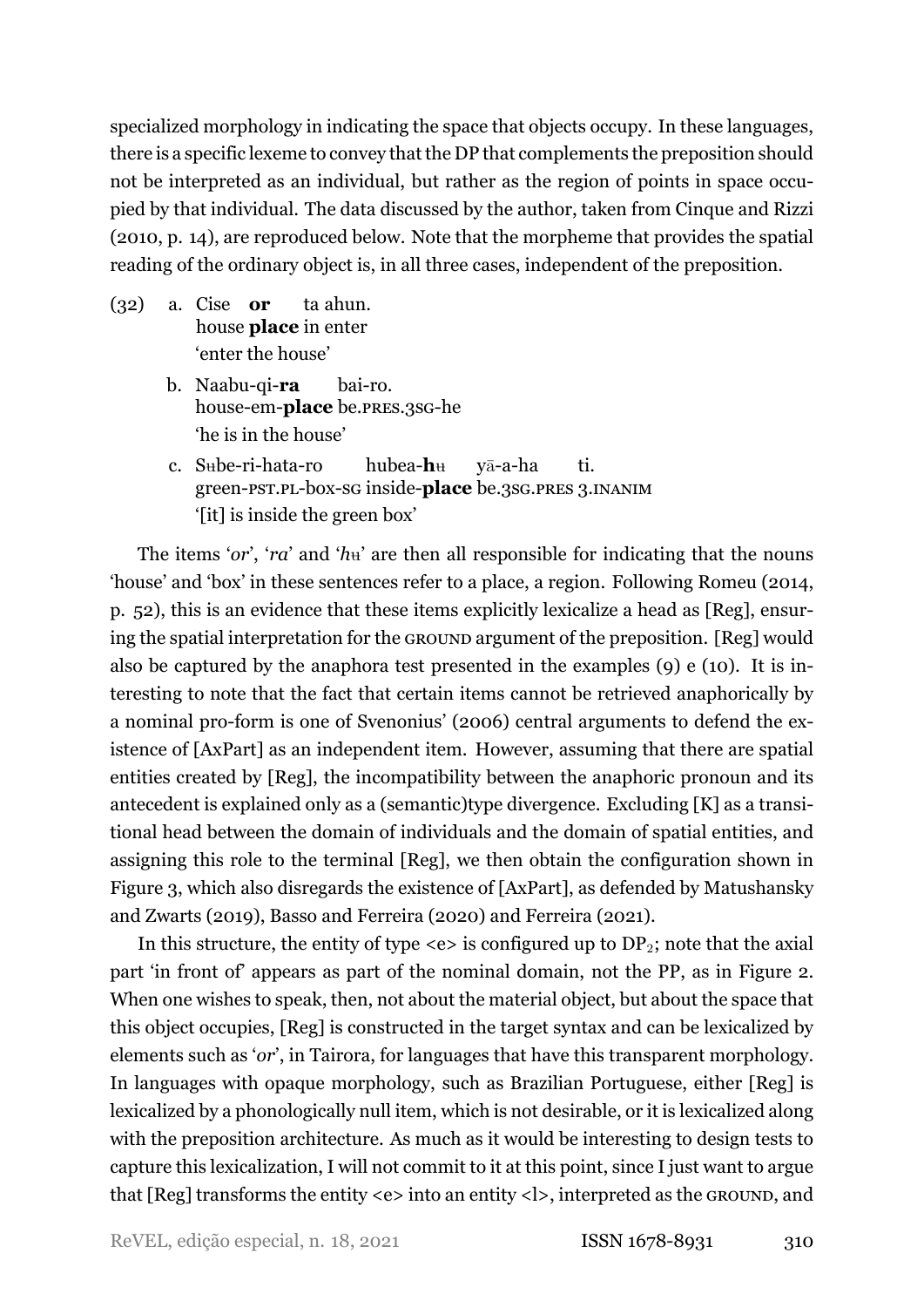<span id="page-23-0"></span>it is this entity that serves as an argument for the spatial PP, which will instantiate the abstract spatial argument through [Loc].



Figure 3: The new Nanosyntax of Place

It is possible to observe above that the preposition lexicalizes, by Phrasal Spell-out, [LocP [PP]]. In the structure proposed by Svenonius (2010), there is no [PP] below [LocP], but I consider it essential that there must be a label of the "preposition" category opening the domain, given three fundamental axioms in Nanosyntax: the Superset Principle, the Anchor Condition and the lexical entry design (</fon/, SMS, CONCEPT>).

By the Superset and by the Anchor Condition, if the preposition lexicalizes the sequence [LocP [PP]], then this item can enter two syntactic environments: that of [LocP [PP]] and that of [PP], but the preposition cannot identify [LocP] alone, as this would ignore the lowest feature of the lexical entry (namely [P]), violating the Anchor Condition. On the other hand, if the lexeme carried in its lexical entry only [LocP], as in Svenonius (2010), spatial prepositions wouldn't be expected to appear in non-spatial contexts, given that the non-spatial context is precisely characterized by absence of  $[LocP]^{11}$  $[LocP]^{11}$  $[LocP]^{11}$ . In

<span id="page-23-1"></span> $11$  It would be possible to say that there is no  $[PP]$  opening the domain and the category is given either by the position or by [pP], the phrase that hosts FIGURE. Both assumptions are problematic. If pP is also lexicalized by the preposition and hosts the FIGURE, we should expect a complex structure of the type XP-X'-X and this does not seem to be an adequate representation [\(Starke,](#page-34-15) [2004\)](#page-34-15). Also, the phrase that introduces the FIGURE can be completely independent, something like [voiceP]. Still, it could be argued that we know when we are facing a preposition just by the way this type of predicate is built in the sentence [\(Starke](#page-34-16) [\(2018](#page-34-16))). However, this solution would leave the problem of [LocP] not being used in non-spatial contexts: if there is no [PP], the preposition would have no feature to lexicalize the target structure. The solution provided here, namely saying that spatial prepositions lexicalize [LocP [PP]], is clearly contestable, as perhaps certain notions of what has been posed as concept might actually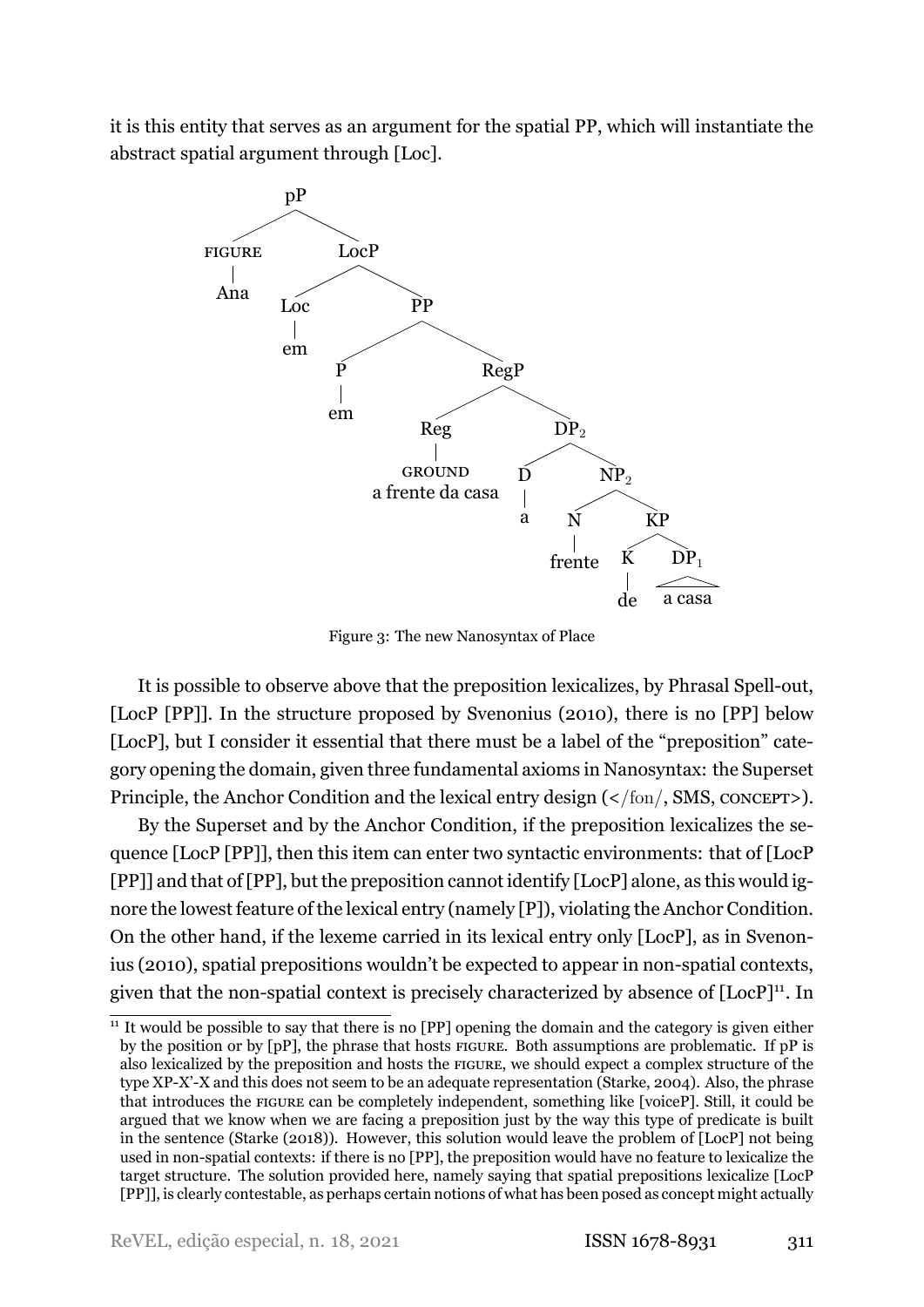other words, if the spatial preposition would only contribute with [LocP], this item could not be used in contexts where [LocP] is not called for; as the natural language framework is the opposite of this scenario, that is, spatial prepositions are massively found in non-spatial environments, it is interesting to formulate the structure so that [LocP] can be ignored in computation, but the preposition still has something to contribute in the Spell-out. If [LocP] were the only feature lexicalized by the preposition, in non-spatial contexts this type of item would have nothing to offer to the derivation.

Another argument for the lexicalization of [LocP [PP]] by the spatial preposition can be formulated by the analysis of the sentences below. In the spatial context, at the CON-CEPT level, 'em' establishes that the FIGURE is in or at contact with the GROUND, which can be represented as a IN or AT relation (Jackendoff , 1983). In the nonspatial context, as there is no argument of type <l>, there is no need to access [LocP] by matching it with the target structure. However, the notion of inclusion/contact is still present, but it happens that, in this case, this notion is an inclusion/contact of the event in/at a certain time point, accessed after 'two hours'.

- (33) a. Ana chegou em casa. 'Ana arrived home'
	- b. Ana chega em duas horas. 'Ana arrives in two hours'

The need for [LocP] lexicalization, therefore, depends on the internal argument of the preposition, because if the argument refers to a spatial entity, [LocP] must be performed, whereas if the argument has a reference in another domain, this phrase does not need to be identified, and the CONCEPT can account for the observed relationship between the arguments of the preposition. It is possible that certain elements taken as CONCEPT are, in fact, part of the hierarchy of syntactic-morphological-semantic features, but this does not invalidate my proposal. The point is that [LocP] is lexicalized by spatial prepositions and there must be some feature lower than that item being lexicalized by prepositions as well, such that this lower feature persists in nonspatial uses of these items. This accounts, again in a compositional way, for the relationship between the spatial meaning, taken as the basic meaning, and the non-spatial meaning of prepositions([Jackendoff,](#page-33-14) [2010\)](#page-33-14). Spatial interpretation is, in this sense, a Superset of what we find in non-spatial uses of the preposition.

Three points of my proposal differ, then, from the structure suggested by Svenonius (2010): (a) there is no [AxPart]; (b) there is [Reg], which converts the material object into the space that this object occupies, thus providing the GROUND; and (c) there is a PP

integrate the hierarchy below [LocP]; this, in its turn, would actually solve the problem given that this is the contribution that remains in non-spatial contexts. As it is not trivial to admit a new element in the syntactic structure, let us leave this question open for future work.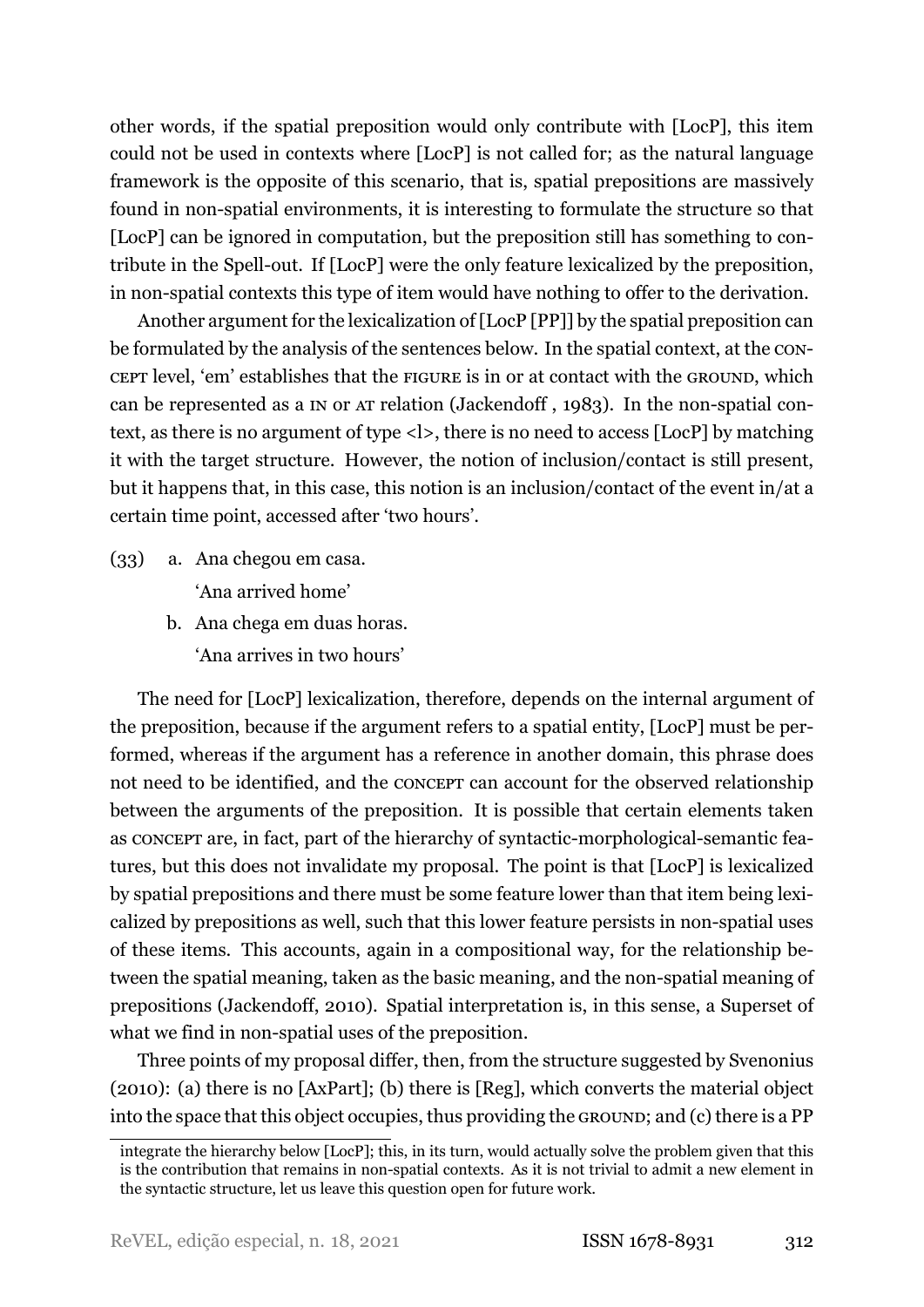opening the prepositional domain. In common with the author's proposal, I maintained the idea that there is a syntactic head responsible for transforming the DP that serves as the preposition's internal argument and the existence of [Loc]. This is, specifically, the second intuition I would like to explore. [Loc] appears, in Svenonius (2010), with the role of organizing the spatial points provided in a previous step of derivation, which results in a vector space (Zwarts & Winter, [2000\)](#page-35-1). In this work, in addition to providing the space organized in line segments, I assign to [Loc] the realization/instantiation function, which takes the DP with reference to a spatial kind and returns a single instance of this kind. Without the instantiation, the spatial argument is not realized and the derivation fails. Therefore, in languages like Brazilian Portuguese, if there is no spatial preposition when there is an argument with a spatial reference, the sentence is ungrammatical.

Thus, once the GROUND argument is instantiated, the PP can be completely computed, in such a way that we associate the individual FIGURE with the space GROUND. The difference between locative prepositions and path prepositions lies in the fact that, when there is a path, there will be more spatial heads between [LocP] and [pP], which hosts FIGURE. What unites both classes is the fact that [LocP] is an instantiating phrase of spatial kinds. In this sense, the P*loc* class is special in that it can handle this level of abstract space reference.

With Nanosyntax, we were able to capture compositionally a series of issues that permeate the literature on spatial prepositions, such as the fact that spatial prepositions can be used in non-spatial contexts, keeping a certain meaning stable, except for the spatial notion itself. With [Reg], we demonstrate how it is possible to naturally derive the problem of reference floating between a material entity of the individual type <e> and the space that this entity occupies <l>. I have shown, albeit quickly, that axial items are nominal elements, which allows one to create, in the same way, spatial entities from a simple object, like 'the house', and from a complex object, like 'the front of the house'. In the next section, I attribute to the heads proposed here a formal semantic interpretation, which can be taken as a semantic argument for the syntactic construction of prepositions as a complex left branch.

#### <span id="page-25-0"></span>**4 A SEMANTIC INTERPRETATION TO THE NANOSYNTAX OF SPACE**

In order to demonstrate how the semantic construction of a spatial entity of type <l>, a spatial kind, occurs, and how this spatial entity is realized by [Loc], consider the following sentence.

<span id="page-25-1"></span>(34) O gato está na caixa.

'The cat is inside the box'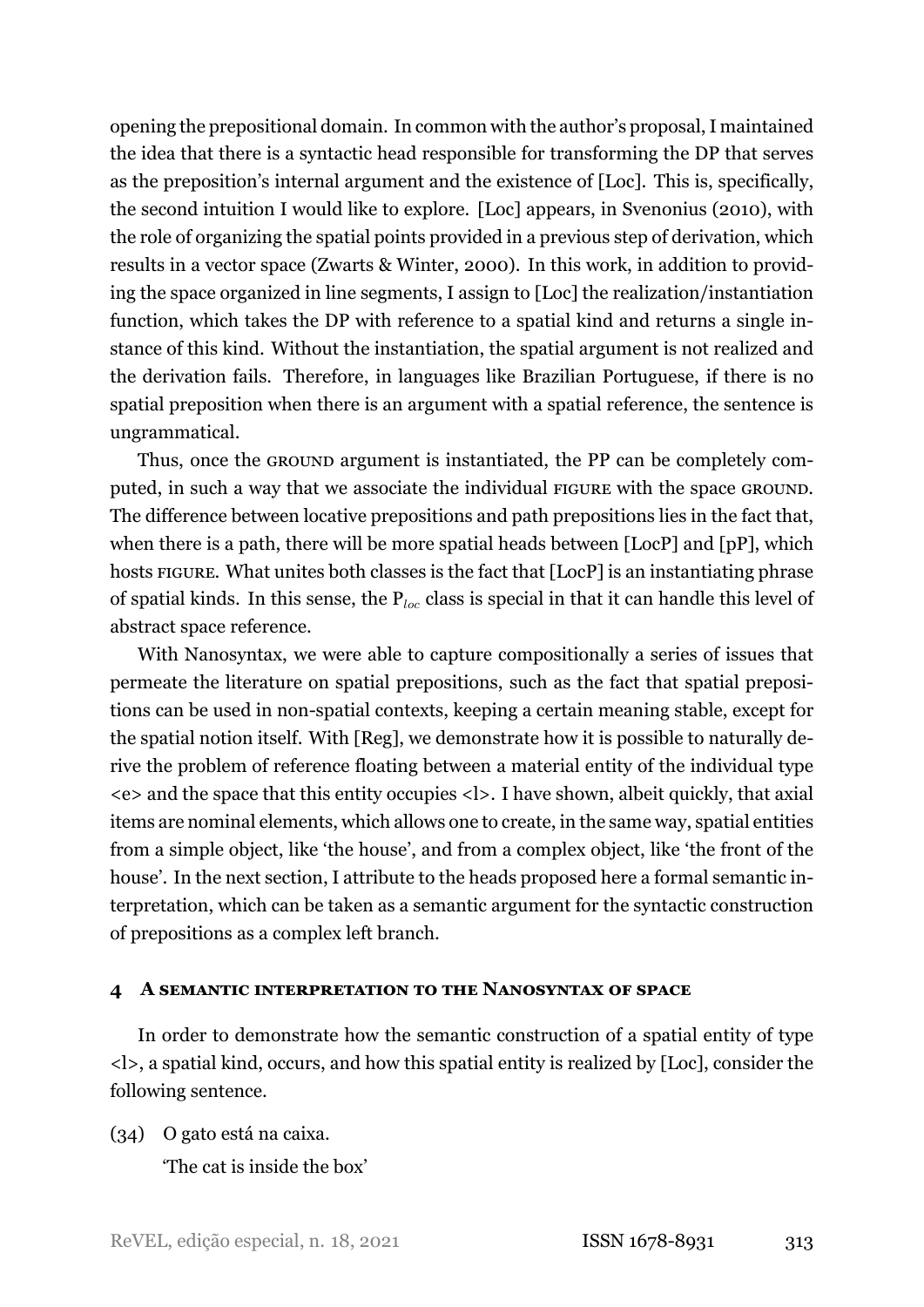The DP 'the box' that will serve as the GROUND is first constructed as a weak definite, so it displays reference to a kind and uniqueness at the kind level. In order not to confuse ordinary individuals of type <e> with the kind type, we will use, for these, type <e*k*>. Below, we provide the interpretation of the NP kind followed by the definite article; in these formulas, P stands for the descriptive content/property given by the NP.

 $(S_5)$   $[NP]_{OBI} = \lambda x_k P(x_k)$ 

 $(36)$   $[D]_{DEF} = \lambda P_k \, . \iota x_k \, . P(x_k)$ 

The uniqueness provided by the definite article is given by the iota operator; as defined by [Partee](#page-34-6) ([1986](#page-34-6)), iota maps a property to the maximum/unique individual that displays that property. The difference here is that the uniqueness occurs at the kind level and not at the level of the individual, that is, through the iota operator, the definite provides a single/maximum entity of the type kind (Borik & Spinal, [2019,](#page-33-15) p. 300). Considering this, the GROUND 'the box' of([34](#page-25-1)) is constructed first as a weak definite, of type kind  $\langle e_k \rangle$  as follows:



Figure 4: Derivation of a DP *kind*

By convention, when the noun is determined and it refers to a kind, that is, when we have uniqueness at kind level, it is possible to represent the DP by a bold capital letter **P**. The above formula can then be represented by  $\mathbb{C}^{12}$  $\mathbb{C}^{12}$  $\mathbb{C}^{12}$ . After constructing this DP, if the speaker wishes to speak about 'the box' not as an object but as a space, [Reg] is built in the target syntax and takes the DP  $\langle e_k \rangle$  as its argument, returning an entity of type <l>. For [Reg] we suggest the following denotation:

 $\textbf{[}37\textbf{)}$   $\textbf{[}[\text{Reg}]\text{_{OBJ,REG}} = \lambda x_k \cdot \chi x_l \cdot \lambda p[\text{EIGEN}(x_l, p) \wedge \text{GROWND}(x_l) \wedge x_k = x_l]\text{]}$ 

In words, the Region head takes an object and provides the space that the object occupies, its region; notably, [Reg] converts a *kind of individual* into a *kind of space*, via the chi operator  $(\chi)$ , which corresponds to the first letter of the Greek word for "region",

<span id="page-26-0"></span> $\frac{12}{12}$  Because of space, we will not deal with the derivation of a GROUND with an axial part. For a detailed derivation of this type of argument, see [Ferreira](#page-33-4) [\(2021,](#page-33-4) p. 185–192)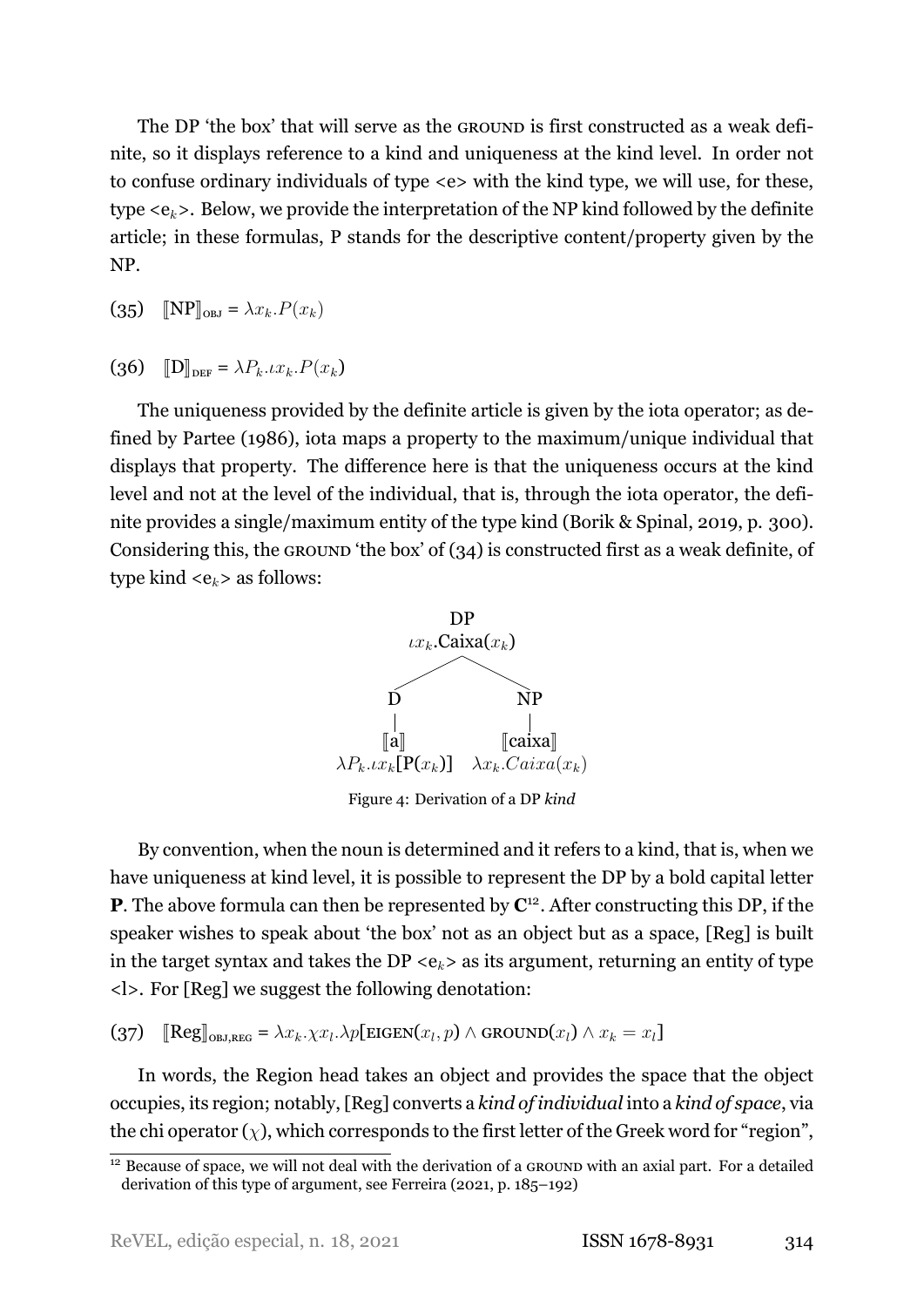namely  $\chi \omega \rho i \omega$  (*chorion*). The role of this operator can then be defined as a type-shifter from  $\langle e_k \rangle$  to  $\langle l \rangle$ , a spatial kind. In addition to this change from the domain of individuals to the spatial domain, [Reg] specifies that the space is formed by a set of spatial points (*p*) and that the space that the argument *x<sup>l</sup>* occupies is this set of points (EIGEN), and, finally, that  $x_l$  is the GROUND. In a nutshell, [Reg] has three functions: (i) it converts the object into the space that object occupies; (ii) establishes that the space is formed by a set of spatial points; and (iii) determines this space as the GROUND argument.

(38) *χ* =*def λxk.∃yl*[*x<sup>k</sup>* = *yl*]

The Region head is freely accessible, like any other type-shifting operator [\(Partee](#page-34-6), [1986\)](#page-34-6); It is important to notice that [Reg] position in the hierarchy must be between the prepositional structure and the nominal portion of the sentence, given that [Reg] creates the appropriate argument type for the spatial preposition, as this terminal acts as a nominal operator, converting a DP of category *< e<sup>k</sup> >* into a GROUND of the category  $< l$  >. [Reg] cannot be just above NP because that would allow the structure [RegP [NP]] to be determined and, classically, determiners are elements capable of manipulating an entity of the individual type, but not a space, that is, the sequence [DP [RegP [NP]]] is blocked by a type mismatch. As an independent operator, it can be said either that in languages with poorly transparent morphology there is a null element lexicalizing this position, or [Reg] is also lexicalized by the preposition. For simplicity, let us consider that in BP there is a null element identifying this terminal, which generates the following configuration for the sentence "the cat is inside the box".

### (39) 'a caixa' ('the box') as the GROUND argument:

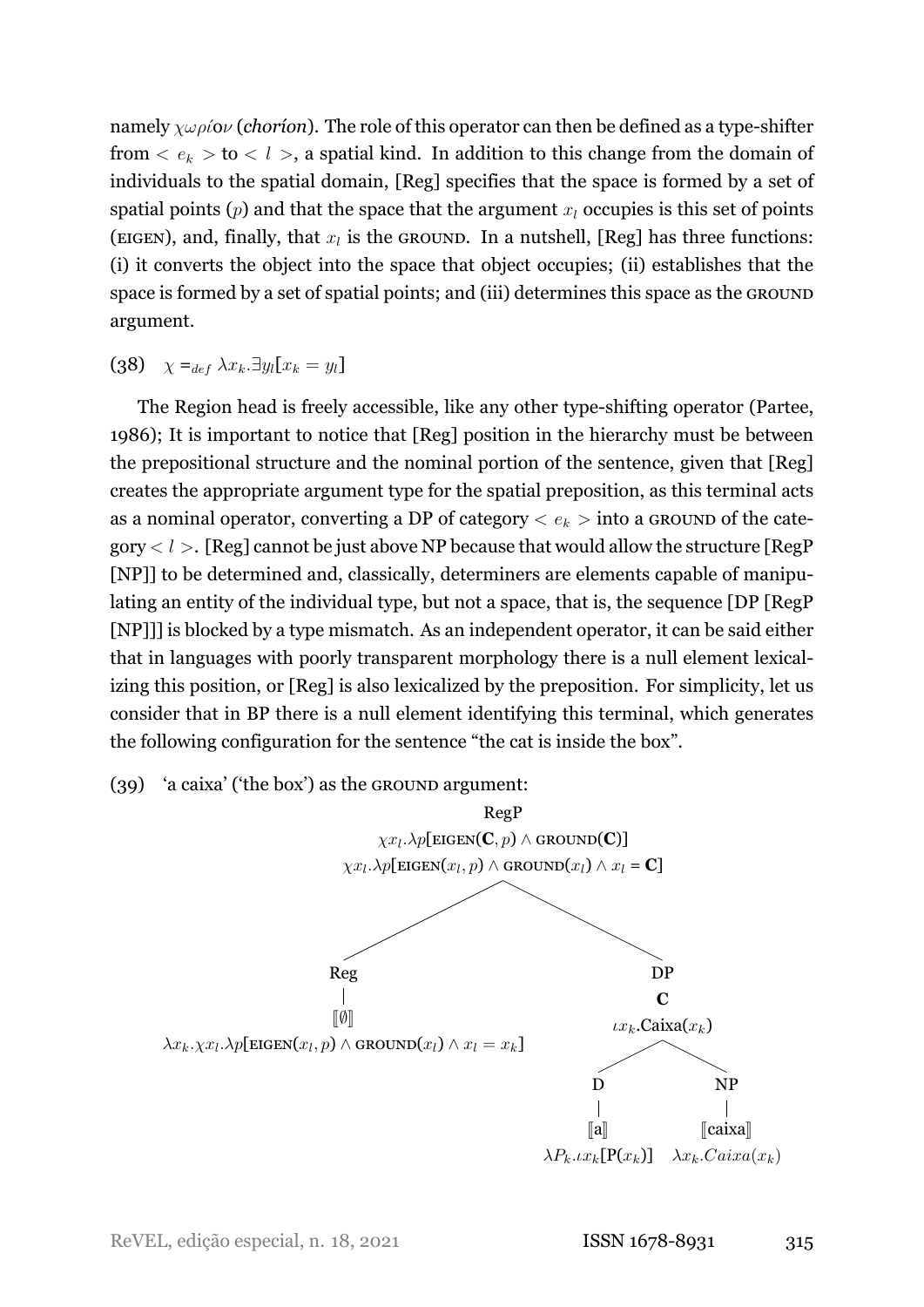Having in hands a spatial argument, the prepositional structure can be built in order to instantiate this argument. A key question is how the PP will be architected, as the structure as shown in Figure 3 suggests that the PP directly selects [RegP], but, as previously discussed, PP alone is not able to manipulate a spatial entity. In the structure, the element that can perform this function is [LocP], thus to compute a spatial argument, the spatial preposition needs to be built in its own work environment, so that [LocP [PP]] has access, as a whole, to the [RegP] phrase. That is, we need to configure [LocP [PP]] as a complex branch to the left of the nominal part which includes [RegP]. This idea can be seen as a semantic evidence for the need to create complex objects as specifiers, suggested by [Starke](#page-34-16) [\(2018](#page-34-16)): we need to have access to a certain semantic interpretation, which is only achieved through a certain syntactic configuration.



Figure 5: Spatial prepositions as a complex left-branch: a matter of semantic adequacy

As we are dealing only with spatial prepositions, we can simplify the discussion by assuming that a [PP], whose denotation is presented in([40\)](#page-28-0), is of type *< e, < e, t >>*, so the first argument of [Loc] will be a Q*<e,<e,t>>* predicate. Furthermore, [Loc] needs to guarantee the selection of a spatial argument of type <l> and its instantiation. In the literature, the instantiation (or realization) relationship is noted as R(a, **A**) (Aguilar-Guevara & Zwarts, [2013](#page-32-2), p. 44), which establishes the individual a as a realization of the kind **A** to which it belongs. With this information, I suggest the interpretation below for [Loc].

- <span id="page-28-0"></span>(40)  $\mathbb{P}$  =  $\lambda x.\lambda y$ [CONCEPT(*y, x*)]
- <span id="page-28-1"></span> $\textbf{(41)}$   $\text{[Loc]} = \lambda Q_{< e, < e, < > \lambda x} \exists V \exists v \text{[R}(x_l, \mathbf{P}) \wedge |v| \geq 0 \wedge Q \text{]}$

The head [Loc], therefore, takes as its first argument a predicate of type *< e, < e, t >>*, which will be the PP, and, as its second argument, a spatial entity  $(\lambda x_l)$ , which will be saturated only when [LocP] combines with [RegP]. In addition to selecting these arguments, [Loc] closes the set of spatial points that make up the region, providing an ordering for these points, specified as a vector space (*∃V* ). Following Zwarts and Winter([2000](#page-35-1), p. 5), I assume that vectors (v) are nothing more than straight lines between points, which can be measured. In the formula in([41\)](#page-28-1), there is a specification of a vector norm ( $|v| > 0$ ), which will allow modification in [Deg]. To provide a concrete example of how the semantic combination of [Loc] and [PP] occurs, to generate, at the end, a spatial preposition, let us take the following lexical entry suggested for the preposition 'em' and the structure that follows.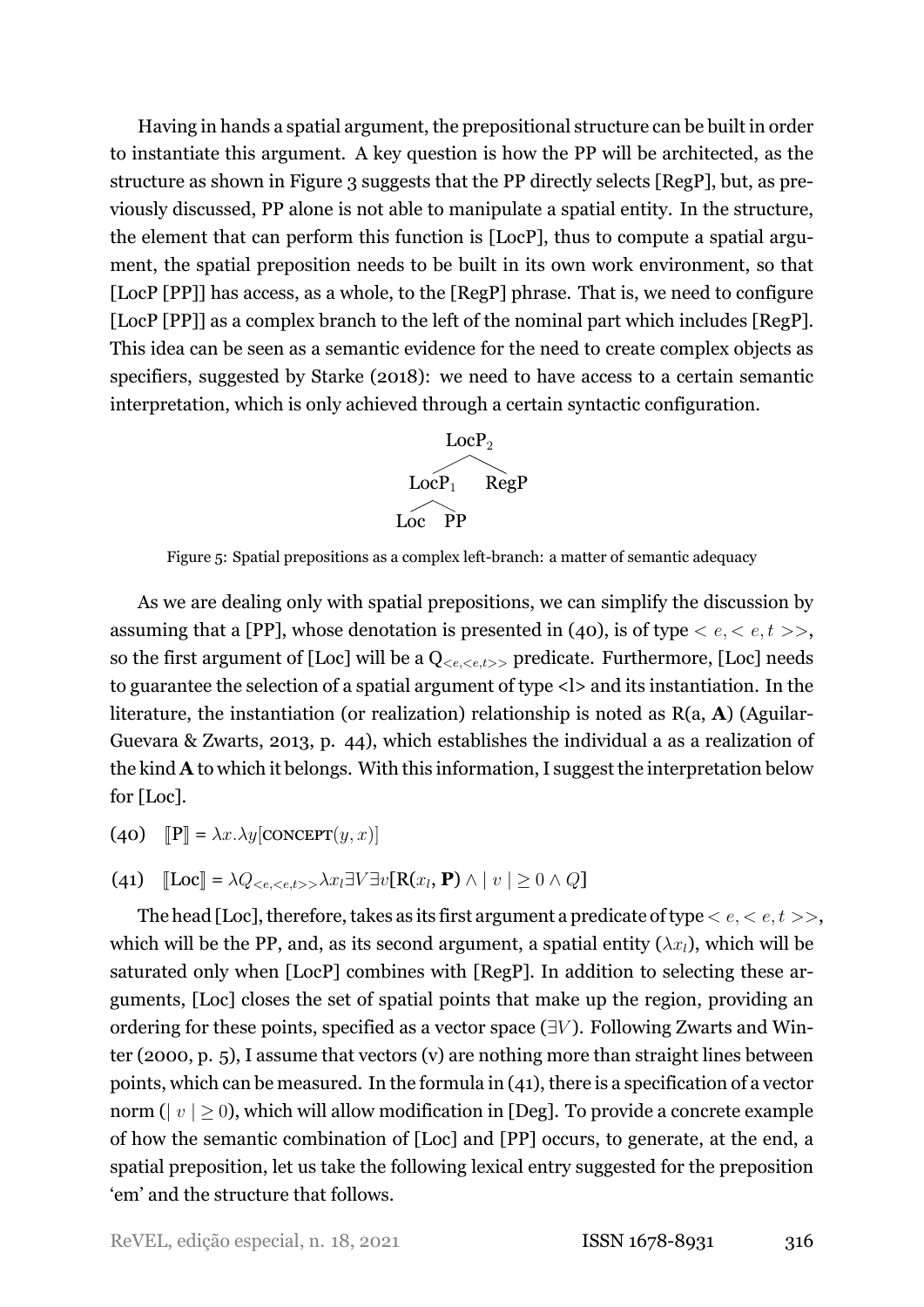<span id="page-29-0"></span>(42) 'em' = *<sup>&</sup>lt;*/e<sup>n</sup>/ *<sup>⇔</sup>* [LocP [PP]] *<sup>⇔</sup>* IN/ON/AT*<sup>&</sup>gt;*



Figure 6: Semantic construction of spatial 'em'

The locative preposition 'em', whose phonology is transcribed as  $/e^n/$ , lexicalizes [LocP] and [PP] and pairs this information with a certain CONCEPT, which will indicate, later, if the relationship between the preposition arguments (i.e. FIGURE and GROUND) is of type IN, ON or AT, where IN guarantees an inclusion relationship, ON a support relation, also understood as a contact in a fixed upper position, and AT an unspecified and non-inclusion contact relation. For the semantic computation of  $[LocP [PP]],$  the entire [PP] formula serves as input for the argument  $Q_{\leq e,\leq e,t}$  present in [Loc]. By functional application, then, [Loc] selects [PP] and, in words, results in a predicate [LocP] that will take as its argument a spatial entity  $(\lambda x_l)$ , giving a vector space ( $\exists V$ ), a vector (*∃v*) that presents a norm (*| v | ≥* 0) and the realization of the spatial argument  $(R(x_l, P))$ . Note that, without the preposition that provides the instantiation by [LocP], the sentence becomes ungrammatical:

(43) \*O gato a caixa.

'\*The cat the box'

Again for the sake of simplicity, it should be noted in Figure [6](#page-29-0) that the PP variable *x* is now linked to the variable  $\lambda x_l$  of [Loc], leaving its local binding given by  $\lambda x$ . This step must be done since the preposition, when spatial, selects a spatial argument. Now let us see how this spatial preposition 'em' enters the computation, selecting and instantiating a spatial argument. For that, let us take the sentence "the cat is inside the box". In the structure below,  $[LocP<sub>1</sub>]$ , which is the spatial preposition 'em', takes  $[RegP]$  'the box' as its argument, which is noted, in simplified terms, as  $\mathrm{C}_l$ , since we know that in [RegP] the DP 'the box' is a spatial kind entity and not just an ordinary individual.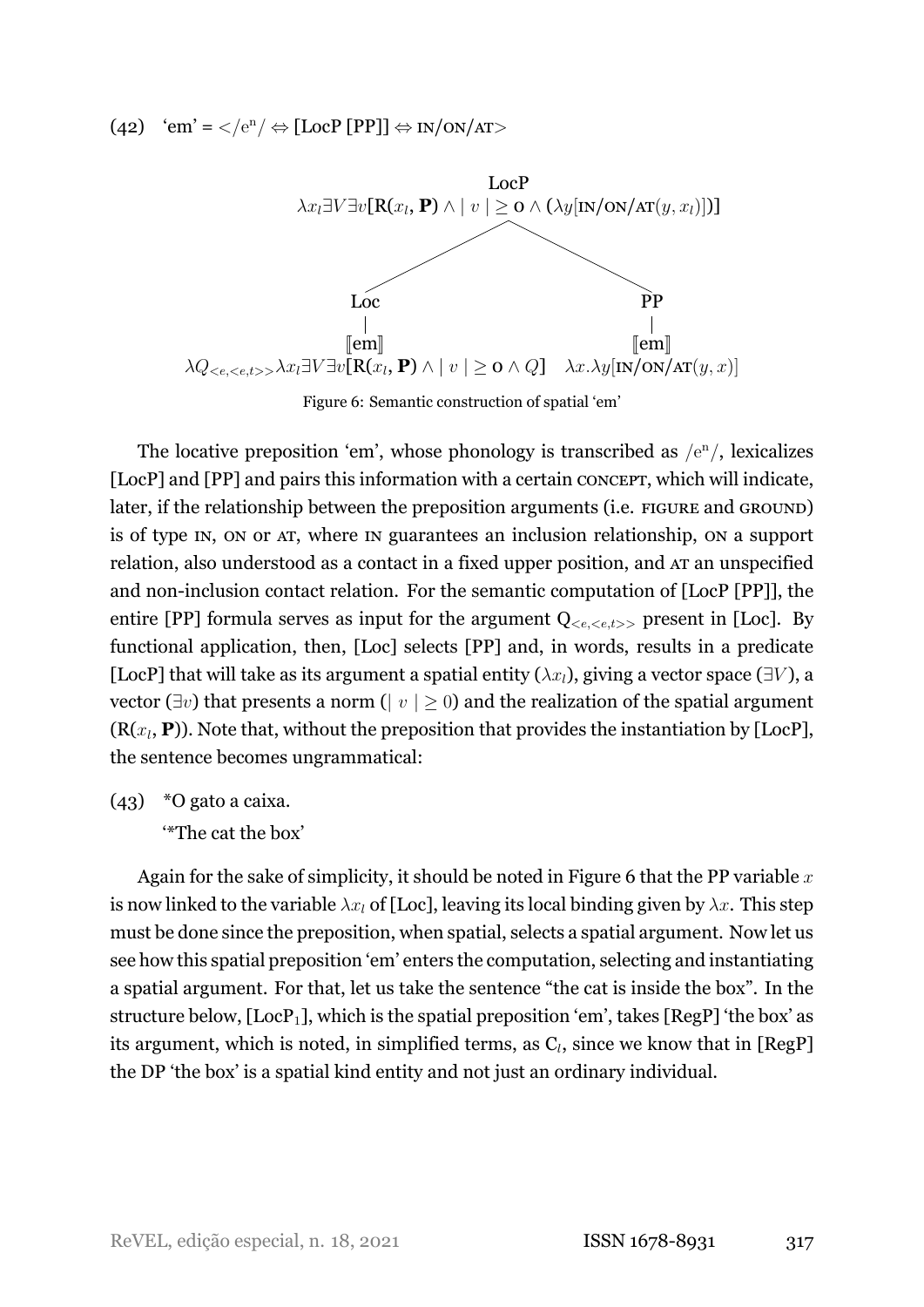

Figure 7: Realization of the GROUND argument by the spatial preposition

In  $[LocP<sub>2</sub>]$ , given a vector space and a vector, which close the set of points in the region, we have the instantiation  $(R)$  of the spatial entity 'the box'  $(C_l)$ , according to which  $(C_l)$  is an exemplar of the kind box **C** to which it belongs, i.e.  $C_l$  corresponds to the region (now modeled as a vector space) that an instantiation of the object of type **C** occupies; the vector norm is  $|v| \geq 0$ , which will allow modification, and the entity  $C_l$  will be in an IN/ON/AT relation with one argument  $\lambda y$ . About the saturation of this argument, we can consider two ways: either  $\lambda y$  is closed directly in [pP], with the insertion of the FIGURE, or else, only later, when the verbal structure is built to carry the TAM features. The new configuration of a spatial PP, then, is as follows:



Figure 8: Configuration of a spatial PP as a kind-level predicate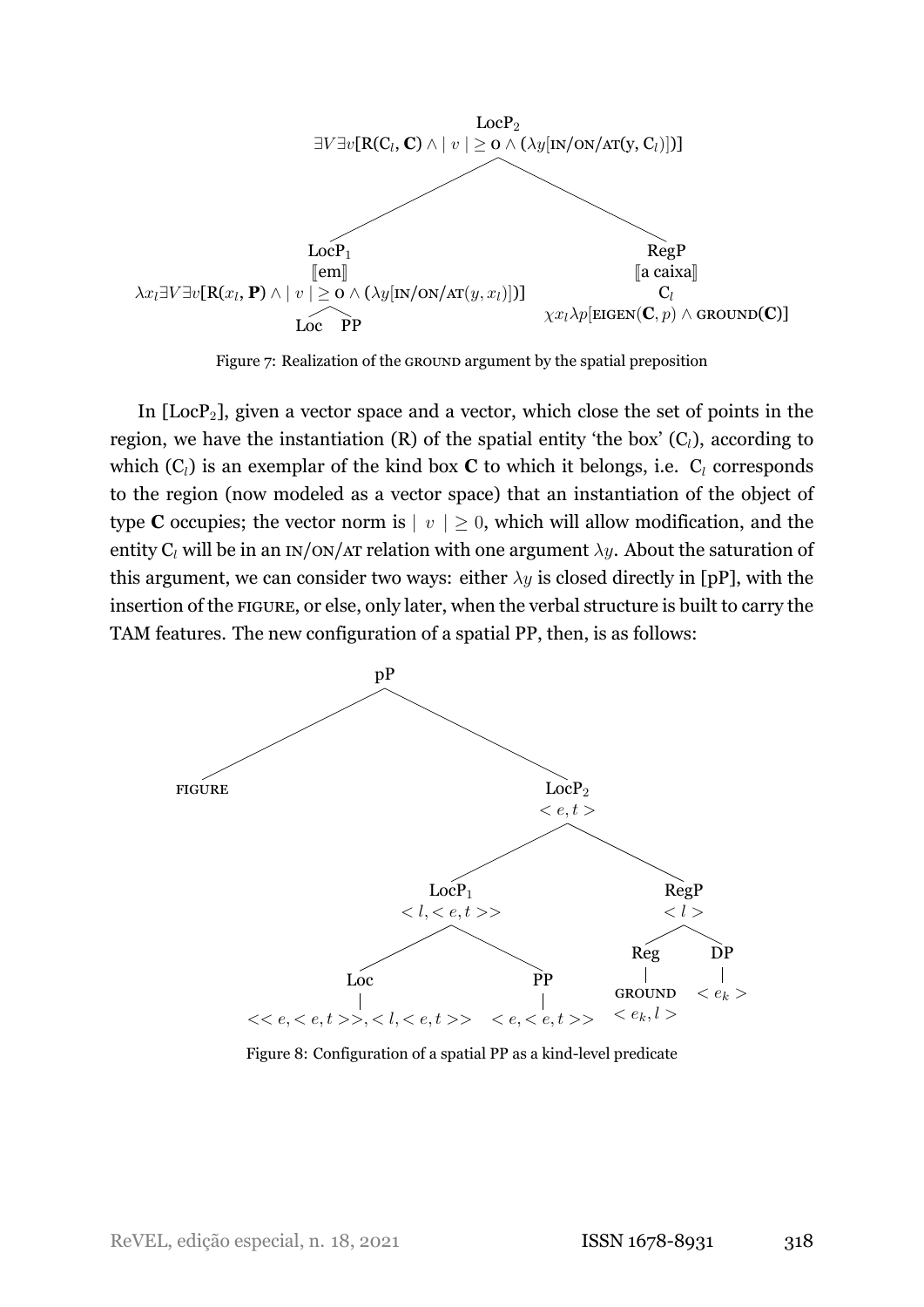With this, I had demonstrate how the complete syntactic-semantic computation of a locative spatial PP takes place. To configure a location relationship between FIGURE and GROUND, then, first the DP (simple or with axial part) is built, which will serve as a basis for GROUND as a weak definite, with reference to an *ekind*. Next, [Reg] appears as a free access operator in the computation and acts as a type-shifter, providing the spatial entity <l>, or an *l-kind*; the preposition, which selects and instantiates this spatial argument, is constructed as a complex left branch, so that we have access to the correct semantic account, which considers the contribution of both [PP] and [LocP] selecting, as a whole, [RegP].

### **CONCLUSION**

In this paper, I discussed the nature of the inner argument of a spatial preposition and the role of this class of predicates in natural language sentences. I argued that the GROUND on which we locate a FIGURE, through the preposition, is a spatial kind, because it refers to an abstraction of space. To do so, I initially presented linguistic evidence to support the existence of spatial entities in our ontology and then compared the behavior of spatial arguments to the class of weak definites, a nominal class whose reference does not occur in the domain of ordinary individuals, but at the kind level. We demonstrated that nouns like 'house' are weak spatial definites, and, therefore, as they refer to a kind, they require a predicate that can realize them in the sentence, a role widely assigned to prepositions. This discussion then revisited not only the nature of the internal argument of a spatial preposition, but also provided a new look at the role of the preposition in the sentence, which is of more complex semantic nature than what is assumed to be the role of these items in the literature.

The central contribution of this paper is to promote this new look at the class of spatial prepositions, but I must also highlight the work developed at the interface between syntax and semantics. Paying attention to both areas, it is possible to find finer properties and mechanisms that can explain the behavior of the linguistic phenomena we observe, such as the fact that sentences with an object that refers to a space are ungrammatical without an instantiating predicate of that space. Looking at the syntacticsemantic component of the grammar's architecture allowed us to decouple the notion of the "axial part" from the PP structure, to provide [Reg] as an operator that resolves compositionally the reference floating between objects and the space that they occupy, as well as it made possible to give a semantic evidence for the construction of prepositions as complex left-branches, also allowing an explanation, again compositional, for the fact that prepositions with spatial meaning constantly appear in other environments that do not exhibit any notion of space.

I hope to have illustrated, with this exercise in theoretical and empirical analysis,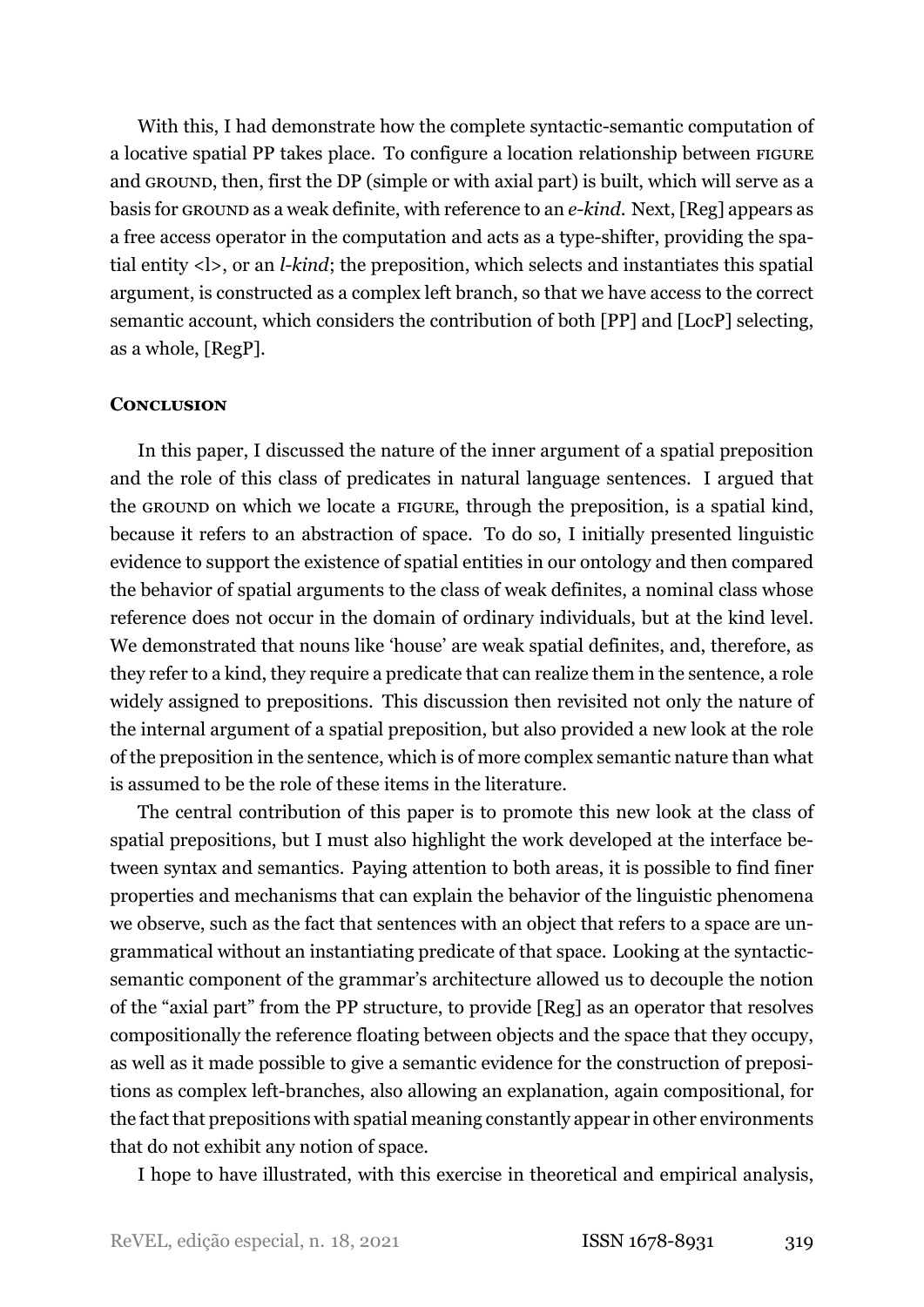the advantages of not doing syntax without semantics or semantics without syntax. I believe that Nanosyntax, as a grammar model, provides the right tools to put the Montague spirit to the test. In this context, this work also leaves a series of gaps to be answered, which only improves the productivity of a syntactic-semantic investigation.

The first question that remains open is how lexical items can store [Reg]. In the examples discussed, I remain impartial in this respect, but considering that [Reg] is adjacent to [DP] at its lower limit and to [PP] at its upper limit, it is predictive that if the language does not have a specific morpheme to lexicalize this terminal, [Reg] can be lexicalized then either with DP or PP. This can account for the discussion in the literature between the nominal or functional nature of certain space predicates. With this proposal, in fact, in some languages, spatial relations can be conveyed in nominal classifiers and, in others, in the adpositional system. The only configuration blocked, due to a semantic incompatibility, would be [Reg] in between the [NP] and the classifier or determiner [DP]. Although the discussion was based on Brazilian Portuguese data, this question opens an interesting path for crosslinguistic research.

The second issue concerns the need to assume a [PP] opening the domain before [LocP]. With this investigation, I hope to have made clear the need for assuming something below [LocP], since this accounts for the non-spatial uses of spatial prepositions. However, it is not clear whether the required phrase is, in fact, [PP], or whether some element of what we have been calling CONCEPT can be incorporated into the syntax, thus keeping the contribution of prepositions in various domains stable. This is the third question that remains open for future investigation: are there more features that enter the make up of the spatial domain or can CONCEPT actively contribute to the derivation?

Finally, we would like to emphasize that, despite having focused this paper on the case of prepositions, the discussion should, by hypothesis, be extended to the entire framework of adpositions. The syntactic-semantic ingredients thought to be necessary were all presented, so we need now to investigate how natural languages assemble their puzzles with the available pieces.

## **REFERENCES**

<span id="page-32-1"></span>AGUILAR GUEVARA, A. *Weak definites. Semantics, lexicon and pragmatics*. 2014. PhD thesis – Utrecht University, LOT.

<span id="page-32-2"></span>AGUILAR GUEVARA, A.; ZWARTS, J. Weak definites refer to kinds. *Recherches linguistiques de Vincennes*, Presses universitaires de Vincennes, n. 42, p. 33–60, 2013.

<span id="page-32-0"></span>ASBURY, A.; GEHRKE, B.; NOUWEN, R., et al. *Syntax and semantics of spatial P*. John Benjamins Publishing, 2008. v. 120.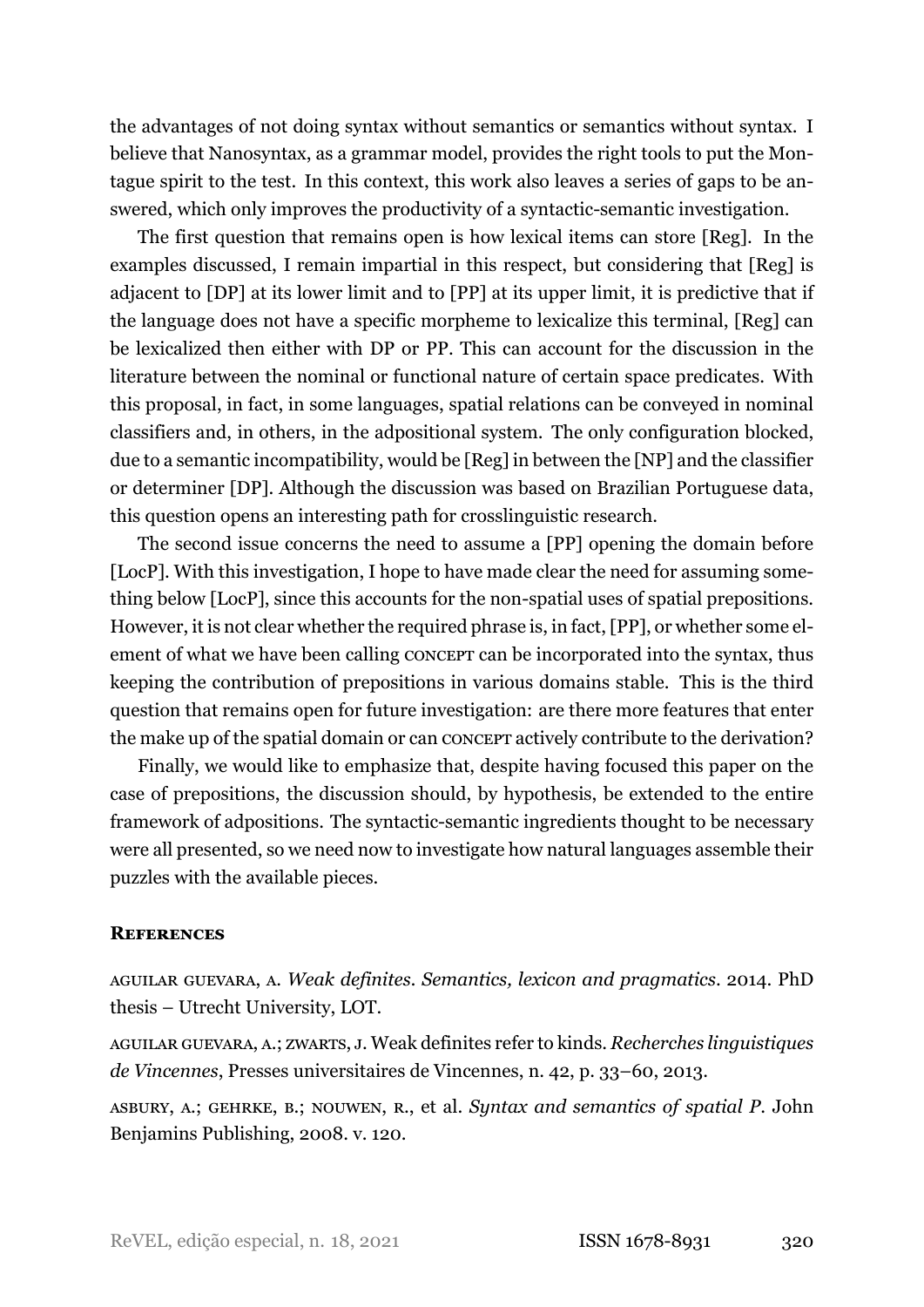<span id="page-33-7"></span>BASSO, R. M.; FERREIRA, T. L. Sobre a estrutura dos PPs locativos no português brasileiro: nome ou parte axial? *DELTA: Documentação de Estudos em Linguística Teórica e Aplicada*, SciELO Brasil, v. 36, n. 1, 2020.

<span id="page-33-15"></span>BORIK, O.; TERESA ESPINAL, M. Definiteness in Russian bare nominal kinds. In: AGUILAR-GUEVARA, A.; POZAS LOYO, J.; VÁZQUEZ-ROJAS MALDONADO, V. (Eds.). *Definiteness across languages*. Language Science Press, 2019.

<span id="page-33-0"></span>CARLSON, G.; SUSSMAN, R. Seemingly indefinite definites. In: KEPSAR, S.; REIS, M. (Eds.). *Linguistic evidence*. Berlin: de Gruyter, 2005. p. 71–86.

<span id="page-33-9"></span>CASATI, R.; VARZI, A. C. Spatial entities. In: STOCK, O. (Ed.). *Spatial and temporal reasoning*. Springer, Dordrecht, 1997. p. 73–96. DOI: [10.1007/978-0-585-28322-7\\_3](https://doi.org/10.1007/978-0-585-28322-7_3).

<span id="page-33-1"></span>CINQUE, G.; RIZZI, L. *Mapping Spatial PP s: The Cartography of Syntactic Structures*. Oxford University Press Oxford, 2010. v. 6.

<span id="page-33-4"></span>FERREIRA, T. L. Uma investigação (Nano)sintático-semântica das preposições espaci*ais do português brasileiro*. 2021. s. 275. PhD thesis – Universidade Federal de São Carlos. Available from: <<https://repositorio.ufscar.br/handle/ufscar/14971>>.

<span id="page-33-2"></span>GARZONIO, J.; ROSSI, S.*Variation in P: Comparative Approaches to Adpositional Phrases*. Oxford University Press, USA, 2020.

<span id="page-33-14"></span>JACKENDOFF, R. *Meaning and the lexicon: the parallel architecture 1975-2010*. OUP Oxford, 2010.

<span id="page-33-3"></span>. *Semantics and cognition*. MIT press, 1983.

<span id="page-33-6"></span>. The architecture of the linguistic-spatial interface. *Language and space*, v. 1, p. 30, 1996.

<span id="page-33-13"></span>KAYNE, R. S. Prepositions as probes. In: BELLETTI, A. (Ed.). *Structures and beyond: The cartography of syntactic structures*. Oxford University Press New York, 2004. v. 3. p. 192–212.

<span id="page-33-12"></span>KLEIN, N. et al. Special but not unique: Weak definite noun phrases. *Semantics and pragmatics, from experiment to theory*, v. 264, p. 276, 2009.

<span id="page-33-5"></span>KOOPMAN, H. Prepositions, postpositions, circumpositions and particles: the structure of Dutch PPs. In: THE Syntax of Specifiers and Heads. Routledge, 2000.

<span id="page-33-11"></span>LEONETTI, M. On weak readings of definite DPs. In: . *Proceedings of the IX Nereus International Workshop Morphosyntactic and semantic aspects of the DP in Romance and beyond*. 2019. p. 1–26.

<span id="page-33-10"></span>LI, C. N.; THOMPSON, S. A. The causative in Wappo: a special case of doubling. In: ANNUAL Meeting of the Berkeley Linguistics Society. 1977. v. 3, p. 175–181.

<span id="page-33-8"></span>LINK, G. Algebraic semantics in language and philosophy, 1998.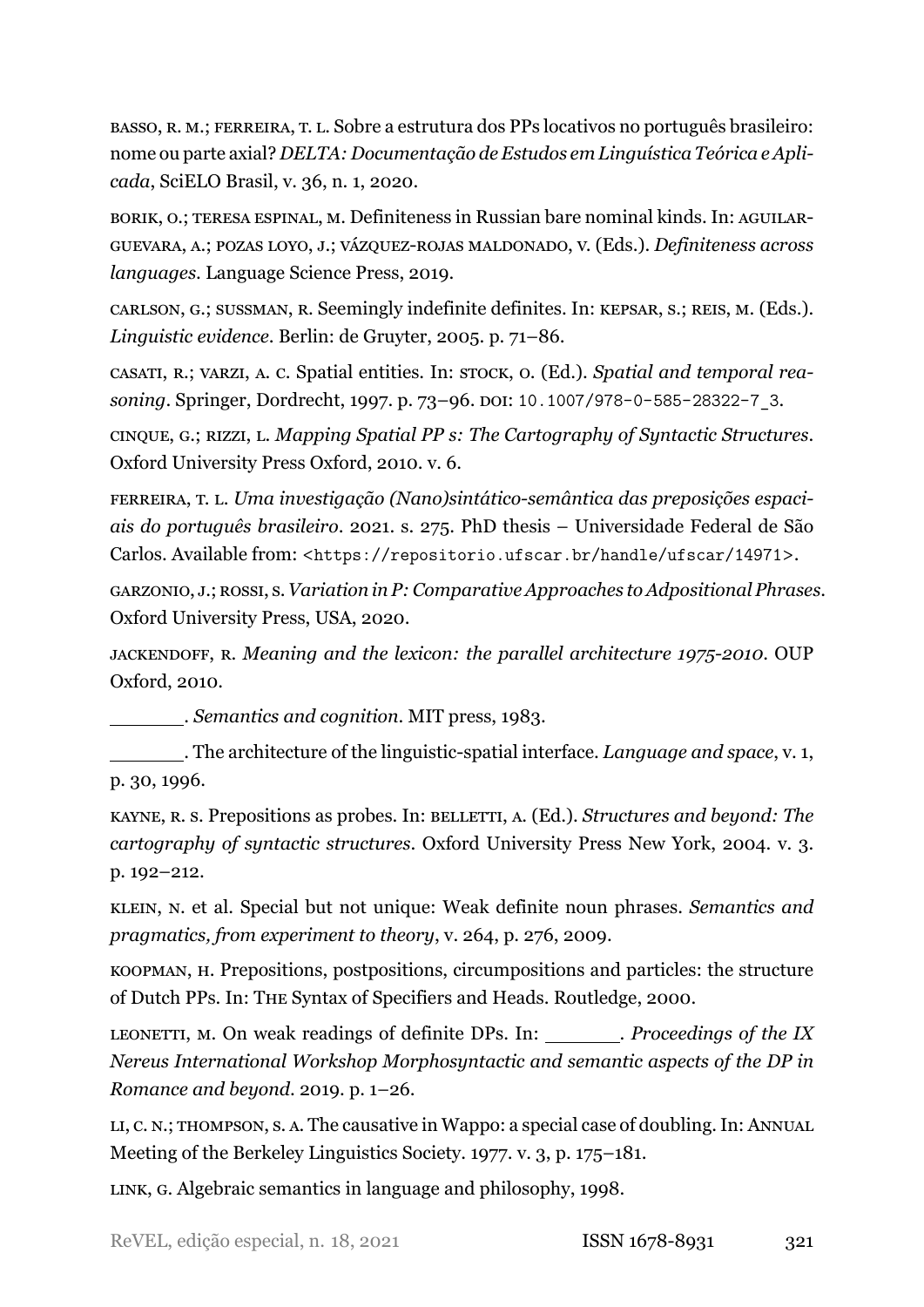<span id="page-34-7"></span>MATUSHANSKY, O.; ZWARTS, J. Tops and bottoms: Axial nominals as weak definites. In: CASCADILLA PROCEEDINGS PROJECT. PROCEEDINGS of the 36th West Coast Conference on Formal Linguistics. 2019. p. 270–280.

<span id="page-34-9"></span>MOLTMANN, F. Names, sortals, and the mass-count distinction. *Online manuscript*, 2013.

<span id="page-34-3"></span>PANTCHEVA, M. B. *Decomposing path: The nanosyntax of directional expressions*. 2011. PhD thesis – UiT The Arctic University of Norway.

<span id="page-34-6"></span>PARTEE, B. H. Binding Implicit Variables in Quantified Contexts. *University of Massachusetts Occasional Papers in Linguistics*, v. 12, n. 1, p. 12, 1986.

<span id="page-34-14"></span>PARTEE, B. H.; BORSCHEV, V. Genitives, relational nouns, and argument-modifier ambiguity. In: MODIFYING adjuncts. De Gruyter Mouton, 2013. p. 67–112.

<span id="page-34-13"></span>PAUL PORTNER, B. H. P. *Formal Semantics: The Essential Readings (Linguistics: The Essential Readings).* 1. ed.: Wiley-Blackwell, 2002.

<span id="page-34-0"></span>ROMEU, J. *Cartografía mínima de las construcciones espaciales*. 2014. PhD thesis – Madrid: Universidad Complutense de Madrid.

<span id="page-34-11"></span>RUSSELL, B. On denoting. *Mind*, v. 14, n. 56, p. 479–493, 1905.

<span id="page-34-12"></span>SA, T. M. M. D. *Definido fraco e definido genérico: duas faces do mesmo fenômeno? Uma investigação experimental*. 2017. PhD thesis – Universidade Federal de Minas Gerais.

<span id="page-34-16"></span>STARKE, M. Complex left branches, spellout, and prefixes. In: BAUNAZ, L. et al. (Eds.). *Exploring nanosyntax*. Oxford University Press Oxford, 2018. p. 239–249.

<span id="page-34-15"></span>. On the inexistence of specifiers and the nature of heads. In: BELLETTI, A. (Ed.). *Structures and Beyond: The Cartography of Syntactic Structures, Volume 3*. Oxford University Press, 2004.

<span id="page-34-2"></span>SVENONIUS, P. Spatial p in English. In: MAPPING spatial PPs: The cartography of syntactic structures. Oxford University Press Oxford, 2010. v. 6. p. 127–160.

<span id="page-34-1"></span>. The emergence of axial parts. *Nordlyd, Tromso Working Papers in Language & Linguistics*, v. 33, 1, Special Issue on Adpositions, 2006. Available from: <[h](http://www.ub.uit.no/baser/septentrio/index.php/nordlyd) [ttp://www.ub.uit.no/baser/septentrio/index.php/nordlyd](http://www.ub.uit.no/baser/septentrio/index.php/nordlyd)>.

<span id="page-34-4"></span>TALMY, L. *Toward a cognitive semantics*. MIT press, 2000.

<span id="page-34-5"></span>TERZI, A. *Complex spatial expressions*. 2017. p. 1027–1051.

<span id="page-34-8"></span>VANDELOISE, C. Are there spatial prepositions? In: HICKMANN, M.; ROBERT, S. (Eds.). *Space in Languages Linguistic Systems and Cognitive Categories*. John Benjamins Publishing Company, 2006. v. 66. p. 139.

<span id="page-34-10"></span>WELMERS, W. E. *African Language Structures*. Berkeley / Los Angeles: University of California Press, 1973.